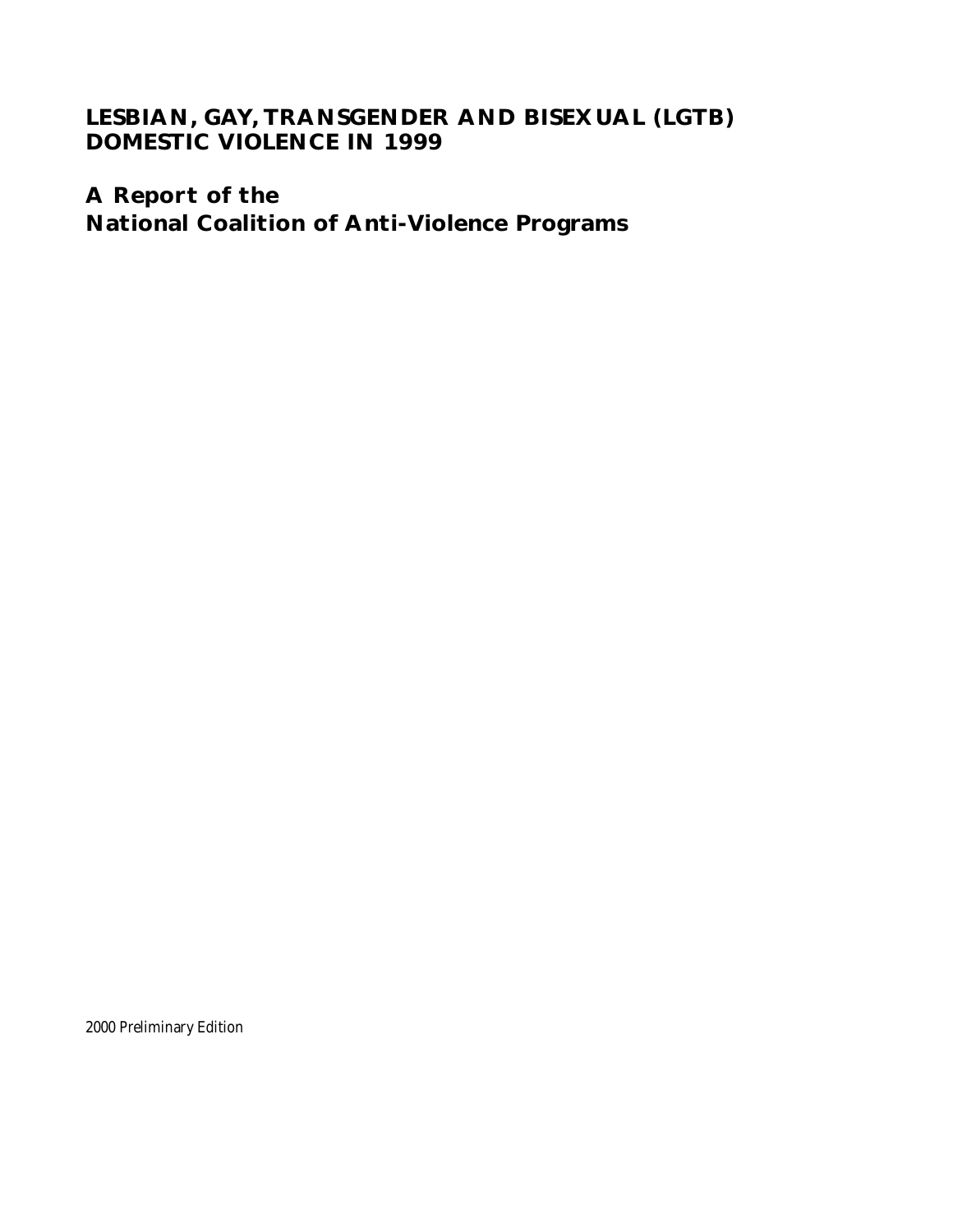

# This report was authored by the **NATIONAL COALITION OF ANTI-VIOLENCE PROGRAMS (NCAVP)**

c/o NYC Gay and Lesbian Anti-Violence Project 240 West 35th Street, Suite 200 New York, NY 10001

> Writing and Editing: Rachel Baum, MSW NCAVP National Program Coordinator *along with participating NCAVP organizations*

Layout: Ken Moore, based on a design by David Smoak Illustration: Clarence Patton



The production of this report was coordinated by the **NEW YORK CITY GAY AND LESBIAN ANTI-VIOLENCE PROJECT (AVP)**

240 West 35th Street, Suite 200 New York, NY 10001 Telephone 212-714-1184

Richard S. Haymes, Executive Director Clarence Patton, Director of Community Organizing & Public Advocacy Carl Locke, CSW, Director of Client Services Diane Dolan-Soto, CSW, Domestic Violence Program Coordinator

2000 PRELIMINARY EDITION

Copyright © 2000 by National Coalition of Anti-Violence Programs (NCAVP). All Rights Reserved.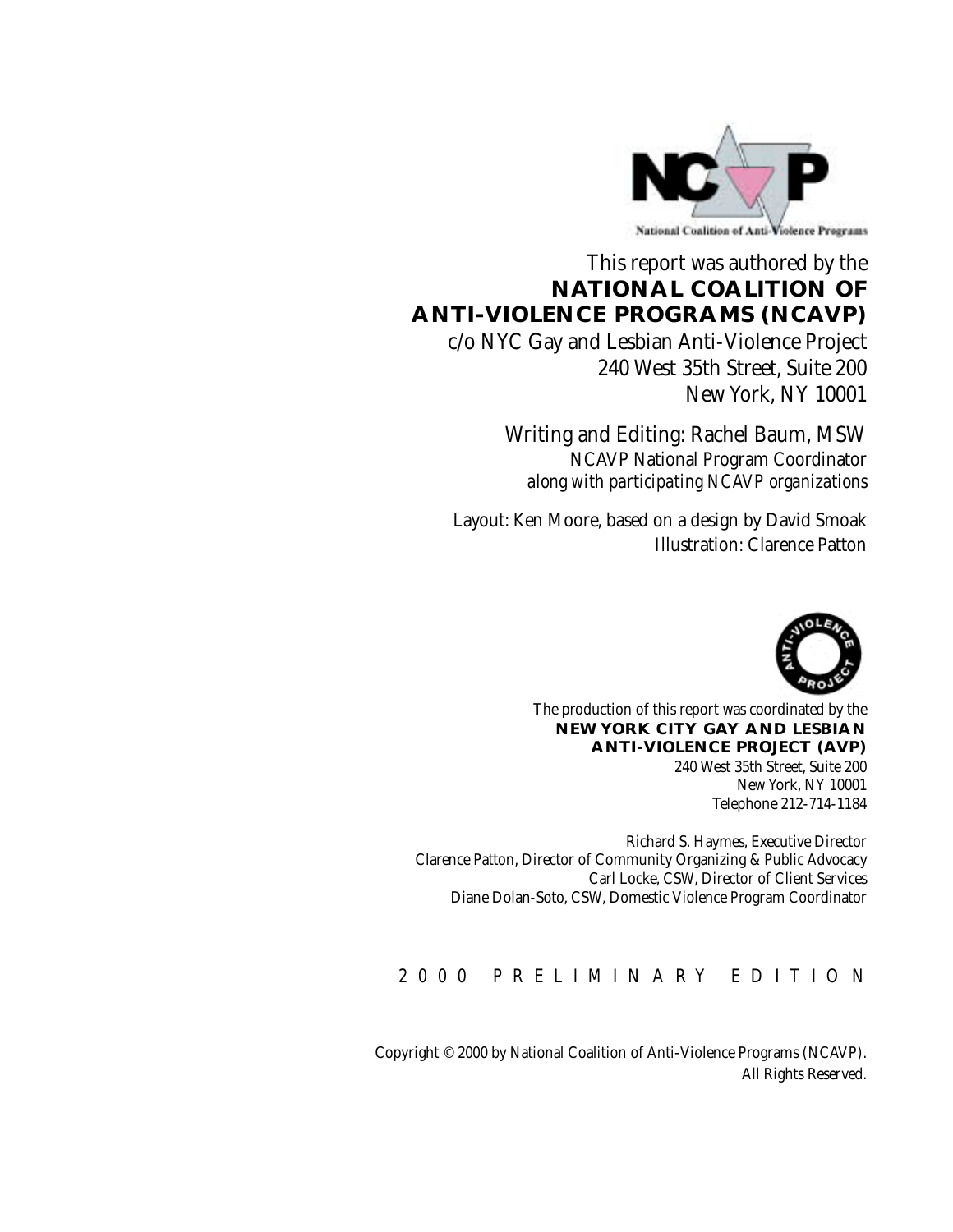# **TABLE OF CONTENTS**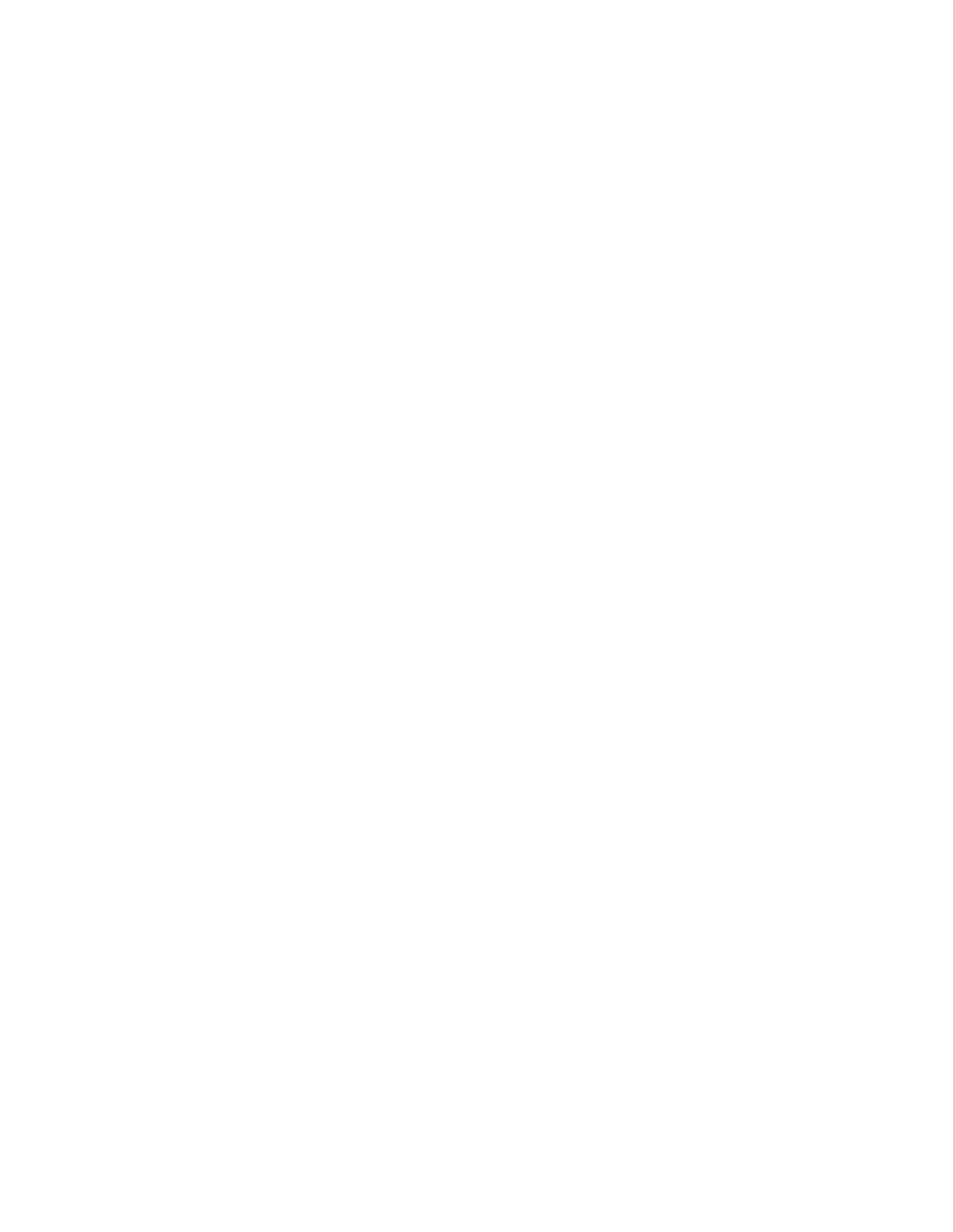## **Introduction**

In 1999, the National Coalition of Anti-Violence Programs (NCAVP) collected domestic violence report statistics from eight regions of the United States. These included Los Angeles, CA; San Francisco, CA; Colorado; Chicago, IL; Boston, MA; New York City, NY; Cleveland, OH and Columbus, OH. These statistics reflected the data collected by eleven distinct agencies, some of them NCAVP member programs and others that work collaboratively with an NCAVP member program in that region (see agency list—in the cases of San Francisco and Boston, statistics came from more than one agency).

During the reporting year beginning January 1, 1999 and ending December 31,1999, these groups recorded 3,120 cases of domestic violence in the relationships of lesbian, gay, transgender and bisexual (LGTB) people. This marks a 23% increase over the 1998 total of 2,534. The largest numbers of cases were reported in major coastal metropolitan areas such as San Francisco (741 cases), Los Angeles (1,356), and New York (510). Increased case reporting rates were most marked in programs in Colorado (a 19% increase over 1998), Boston (22% increase), Los Angeles (43% increase), and Chicago (64% increase). The Lesbian & Gay Community Center of Greater Cleveland, which had no reported cases in 1998, reported 10 cases this year. The remaining programs' numbers remained at levels similar to those reported in 1998.

While significant for what it reveals about the broader incidence of domestic violence in the LGTB community, the rise in reported case

# Number of Domestic Violence Cases 98-99



## **NCAVP MISSION STATEMENT**

The National Coalition of Anti-Violence Programs (NCAVP) addresses the pervasive problem of violence committed against and within the lesbian, gay, transgender, bisexual (LGTB) and HIV-positive communities. NCAVP is a coalition of programs that document and advocate for victims of anti-LGTB and anti-HIV/AIDS violence/harassment, domestic violence, sexual assault, police misconduct and other forms of victimization. NCAVP is dedicated to creating a national response to the violence plaguing these communities. Further, NCAVP supports existing anti-violence organizations and emerging local programs in their efforts to document and prevent such violence.

## **NCAVP MEMBER ORGANIZATIONS**

Organizations whose names are in **bold and italic type** contributed data to this report.

#### **ARIZONA**

Anti-Violence Project/Valley of the Sun Gay & Lesbian Community Center PO Box 33367 Phoenix,AZ 85067-3367 TEL (602) 265-7283 FAX (602) 265-7283

#### **ARKANSAS**

Womens Project 2224 Main Street Little Rock,AR 72206 TEL (501) 372-511 FAX (501) 372-0009

#### **CALIFORNIA**

Anti-Violence Empowerment Committee Project of the Central Coast PO Box 241 Santa Barbara, CA 93102 TEL (805) 569-0561 FAX (805) 569-0526

#### **Community United Against Violence**

973 Market Street, Suite 500 San Francisco, CA 94103 TEL (415) 777-5500 FAX (415) 777-5565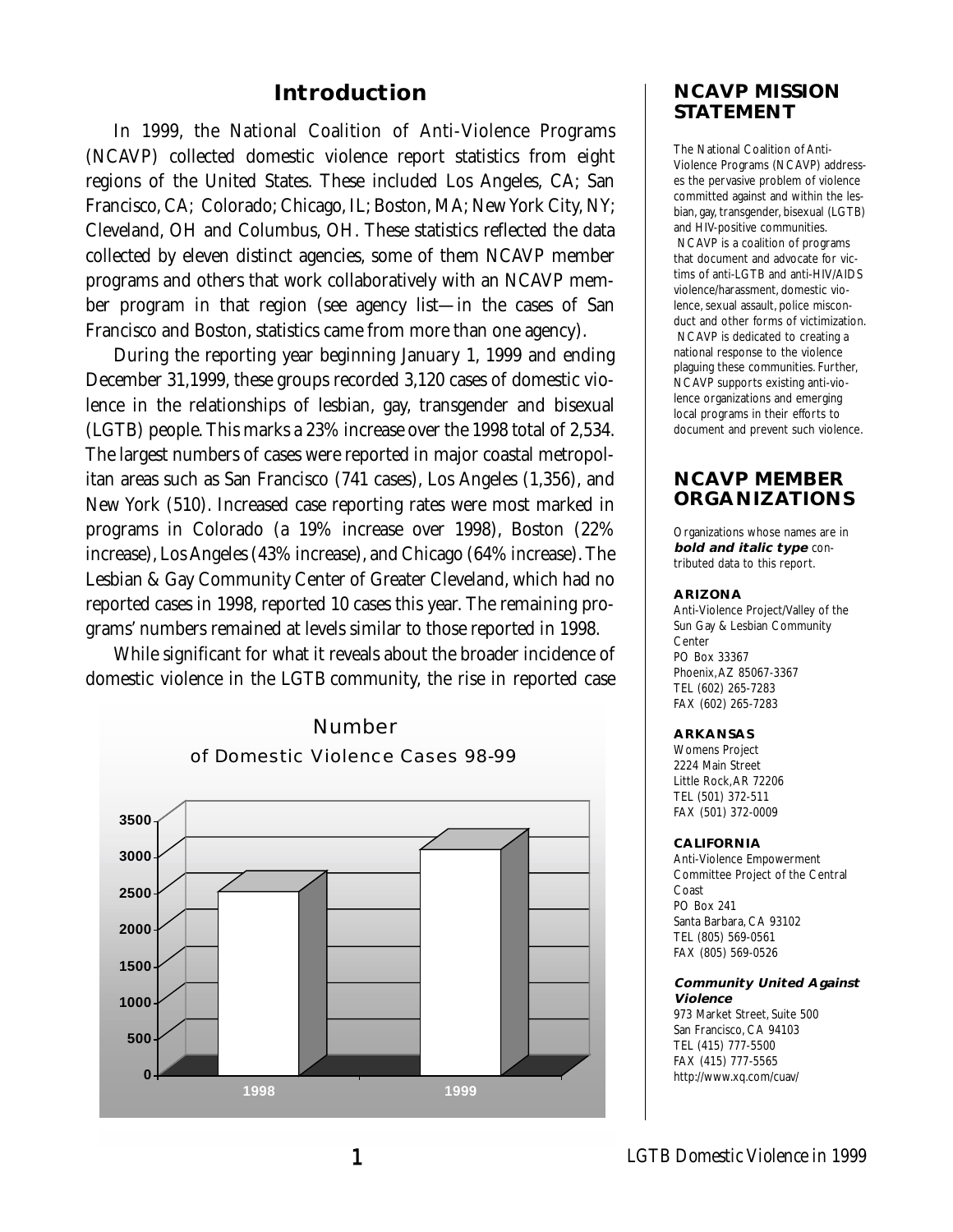### **NCAVP MEMBER ORGANIZATIONS (continued)**

#### **Los Angeles Gay and Lesbian Center Anti-Violence Project** and the **STOP Partner Abuse Domestic Violence Program**

1625 North Schrader Blvd. Los Angeles, CA 90028 TEL (323) 993-7645 FAX (323) 993-7699 http://www.laglc.org

Gay and Lesbian Center of Long Beach 2017 East Fourth Street Long Beach, CA 90814 TEL (562) 434-4455 FAX (562) 433-6428

The Lesbian & Gay Men's Community Center, San Diego P.O. Box 3357 San Diego, CA 92163 TEL (619) 692-2077 FAX (619) 260-3092

#### **WOMAN INC.**

333 Valencia Street, Suite 251 San Francisco, CA 94103 TEL (415) 864-4777 FAX (415) 864-1082

#### **COLORADO**

**The Anti-Violence Program of Equality Colorado** P.O. Box 300476 Denver, CO 80203 TEL (303) 839-5540 FAX (303) 839-1361 http://www.equalitycolorado.org

#### **CONNECTICUT**

Connecticut Women's Education and Legal Fund 135 Broad Street Hartford, CT 06105 TEL (860) 247-6090 FAX (860) 524-0804

#### **DISTRICT OF COLUMBIA**

Gays and Lesbians Opposing Violence 1712 16th Street NW Washington, DC 20009

#### **FLORIDA**

Gay, Lesbian & Bisexual Community Center of Central Florida PO Box 533446 Orlando, FL 32853 TEL (407) 425-4527 FAX (407) 423-9904 http:.//www.glbcc.org

numbers should not be interpreted to reflect an absolute increase in the incidence of such violence overall. Larger numbers of cases reported to NCAVP member can often be traced to enhancements in staffing and program capacity as well as improved outreach efforts. While NCAVP is not able to gauge the total incidence of domestic violence in the lives of LGTB people with this report, other research has estimated the rates to be similar to those experienced by heterosexual couples; i.e., 25%-33% of all relationships involve violence.<sup>1</sup>

While the agencies participating in this report have each made an institutional commitment to track incidents of LGTB domestic violence, differences in program size and local reporting requirements make having one unified reporting form impractical. In order to contribute data to this report, all the agencies agreed on common questions and definitions, and only provided statistics that correspondeded to them.

As a result, only some sections of the analysis in this report reflect complete information from all eight regions. Every region's information is included in the demographic sections of gender, sexual orientation, and race, but under the section about age, one agency's (Network for Battered Lesbians and Bisexual Women, Boston MA) recording mechanism made its data incompatible with NCAVP's tallying procedures. Further, data from only seven of the eight regions are included in this report under the areas of: physical injuries, medical attention sought or received, crimes, number of incidents, offender information, police response, and monthly incident trends. The seven regions reporting data in these categories were: San Francisco, Colorado, Boston (Fenway Community Health Center only, the Network for Battered Lesbians and Bisexual Women only contributed data for monthly incident trends), Columbus, New York City and Cleveland.

This year, NCAVP added three experimental areas of data collection. These areas were related to issues that have emerged as significant to programs serving LGTB survivors of domestic violence. First, to the category of Police Response, "Complaint Taken/Dual Arrest" was added as an outcome. Second, under Offender Information, "Caregiver" was added as a relationship option. And third, a new category, "Court Response" was added to track information about post-arrest restraining order activity. However,these new categories were conceived only during the period in which aggregate data were being prepared for this report, so that it was necessary for the reporting groups to undertake extensive retrospective analysis of their client and case information. As a result, only three regions were able to provide reliable data in these

1Lobel, K. (Ed.). (1986). Naming the violence. Seattle: Seal Press.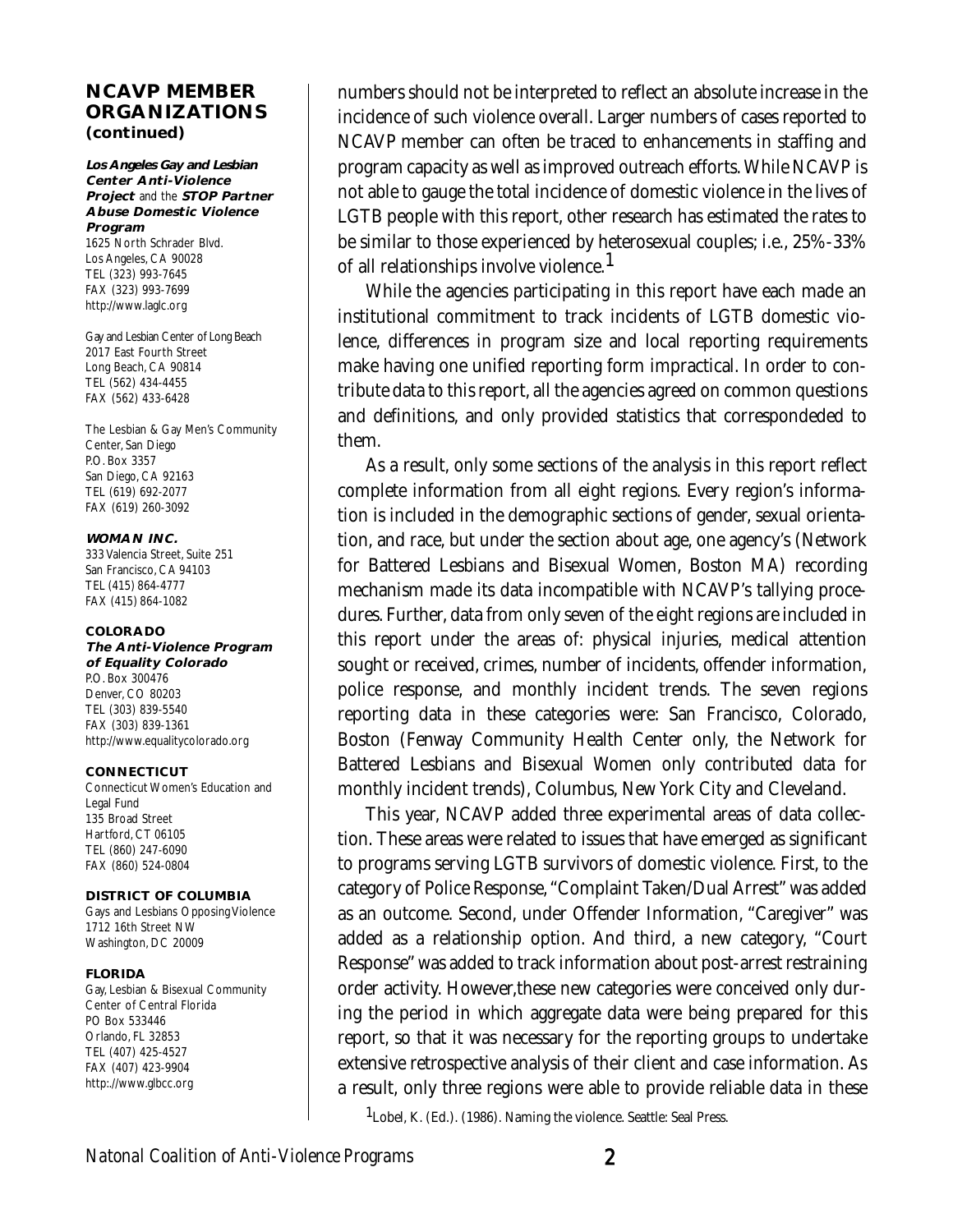new categories. These regions were San Francisco, Chicago and Boston (again, Fenway only). NCAVP anticipates that data in the new categories will become collected from a larger number of sites next year

All of the reporting agencies included in this report collect other data that is not requested or reported by NCAVP. For more information from a particular region or program, please first review the independent local analyses included at the end of this report, and then contact those agencies directly. A contact list of all NCAVP member agencies can be found in the margins of this section.

# **INFORMATION ABOUT SURVIVORS**

### Gender Identity

In 1999, 50% (1,551) of the LGTB domestic violence cases reported to NCAVP involved survivors identifying as male, and 47% (1,458) as female. Just fewer than 3% (79) of reported survivors were transgender male to female, and in only 7 cases did a survivor identify himself as transgender female to male. In less than 1% of the cases, the gender identity of the survivor was not reported.

In comparing to the proportion of male to female cases, it should be noted that not all reporting agencies have services for men (e.g. Network for Battered Lesbians, Asian Women's Shelter, and WOMAN Inc. are women-only services). Further, the agencies that serve people of all genders tend to report higher rates of usage among men. This may be explained by the fact that while female survivors can in some areas access lesbian-specific programs or services from some mainstream



## **NCAVP MEMBER ORGANIZATIONS (continued)**

### **IDAHO**

Idaho Anti-Violence Project P.O. Box 768 Boise, ID 83701 TEL (208) 344-4295 FAX (208) 344-4458

#### **ILLINOIS**

#### **Horizons Anti-Violence Project**

961 West Montana Chicago, IL 60614 TEL (773) 871-CARE hotline FAX (773) 472-6643 http://www.horizonsonline.org

### **KENTUCKY**

Gay & Lesbian Services Organization Box 11471 Lexington, KY 40575-1471 TEL (606) 257-3530

#### **LOUISIANA**

Lesbian and Gay Community Center of New Orleans 2114 Decatur New Orleans, LA 70116 TEL (504) 945-1103

### **MASSACHUSETTS**

#### **Fenway Community Health Center Violence Recovery Program**

7 Haviland Street Boston, MA 02115 TEL (617) 267-0900 FAX (617) 267-3667 http://www.fchc.org

### **MICHIGAN**

Triangle Foundation 19641 West Seven Mile Rd. Detroit, MI 48219 TEL (313) 537-3323 FAX (313) 537-3379 http://www.tri.org

#### **MINNESOTA**

Out Front Minnesota 310 East 38 Street, Suite 204 Minneapolis, MN 55409 TEL (612) 822-0127 FAX (612) 822-8786

### **MISSOURI**

St. Louis Lesbian & Gay Anti-Violence Project c/o University of Missouri Department of Psychology St. Louis, MO 63121 TEL (314) 826-7067 hotline FAX (314) 516-5392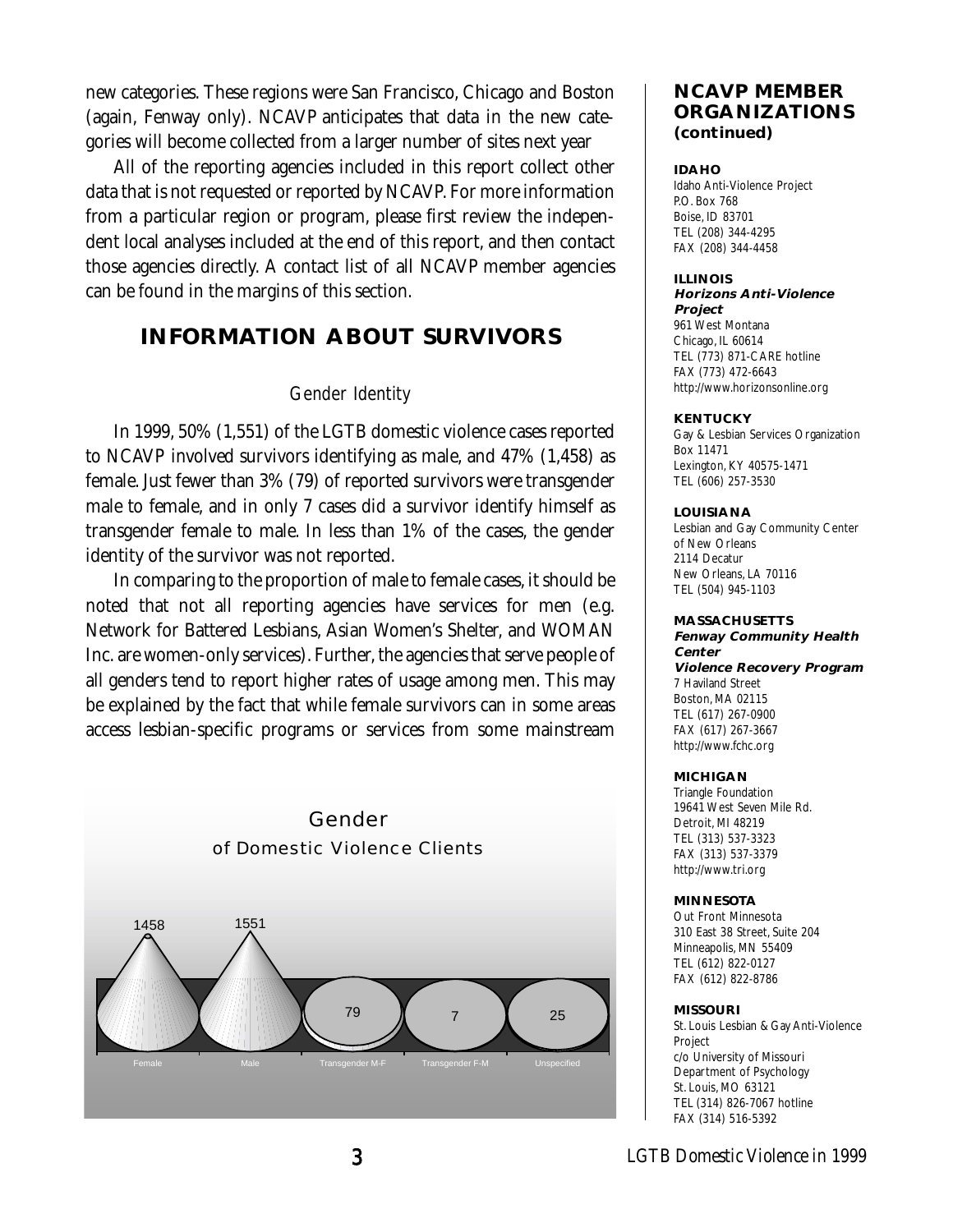### **NCAVP MEMBER ORGANIZATIONS (continued)**

#### **NEW YORK New York City Gay & Lesbian Anti-Violence Project**  240 West 35th Street, 200 New York, NY 10001 TEL 212-714-1184

FAX 212-714-2627 http://www.avp.org

FAX (614) 262-9264

#### **OHIO**

**Buckeye Region Anti-Violence Organization**  P.O. Box 82068 Columbus, OH 43202 TEL (614) 268-9622

#### **Lesbian and Gay Community Service Center of Greater Cleveland** 6600 Detroit Avenue Cleveland, OH 44102 TEL (216) 651-5428

Stonewall Cincinnati PO Box 954 Cincinnati, OH 45201 TEL (513) 651-2500 FAX (513) 651-3044

FAX (216) 651-6439

### **OKLAHOMA**

Tulsa Oklahomans for Human Rights 4021 South Harvard Avenue Suite 210 Tulsa, OK 74135-4600 TEL (918) 747-5466 FAX (918) 747-5499

### **RHODE ISLAND**

Rhode Island Alliance for Lesbian and Gay Civil Rights 41 12th Street Providence, RI 02906 TEL (401) 331-6671 FAX (401) 272-4374

### **TEXAS**

Montrose Counseling Center 701 Richmond Avenue Houston,TX 77006 TEL (713) 529-0037 FAX ( http://www.neosoft.com/~mcc/ domestic violence programs, male survivors are more likely to identify LGTB agenciues as their only resources for help.

In 1999, the differences between reported rates of male and female survivors at organizations serving both genders were as much as 68% and 32% at Fenway in Boston, and as low as 51% and 44% at Equality Colorado. Also, limited program capacity may force some LGTB-specific programs that serve people across the gender spectrum to refer some female clients elsewhere for services, since it is more likely that there will be other resources available to women in any given area. Therefore, in these instances, male victims are slightly more likely to receive ongoing services at LGTB agencies than are female victims. Referrals for lesbian and bisexual women often pose additional data collection problems because most mainstream agencies do not ask about sexual orientation or record that information even when it is volunteered.

The extraordinarily low rates of reporting among transgenderidentified victims may be attributable to the perceived or actual lack of appropriate resources to serve them. Many LGTB community-based agencies are still in the process of structuring their services in such a way to make them fully welcoming and supportive of transgender survivors. Finally, data collection from transgender people becomes particularly elusive because it is likely that some transgender survivors report at intake as the gender (male or female) with which they identify, rather than identifying as transgender. The policy of most of the groups participating in this report is to acknowledge the self-reported gender identity of survivors in all instances.

## Sexual Orientation

The overwhelming majority (84%) of reports of domestic violence came from people identifying as lesbian or gay (2,615). An additional 7% of reports (210) came from bisexual identified survivors; 4% (128) identified as heterosexual ; and another 1% (31) who questioned or were unsure of their sexual orientation. Finally, in 4% of the cases (136) the sexual orientation of the survivors was unknown.

These numbers, too, should be approached with caution. Collection of data from bisexual survivors, for example, presents its own set of challenges. Given that bisexual people can often meet with subtle or overt bias responses when accessing services at agencies predominantly serving lesbians and gay men, it is possible that some bisexual survivors who received domestic violence services identified themselves as gay or lesbian. Furthermore, when a bisexual person is in a domestic violence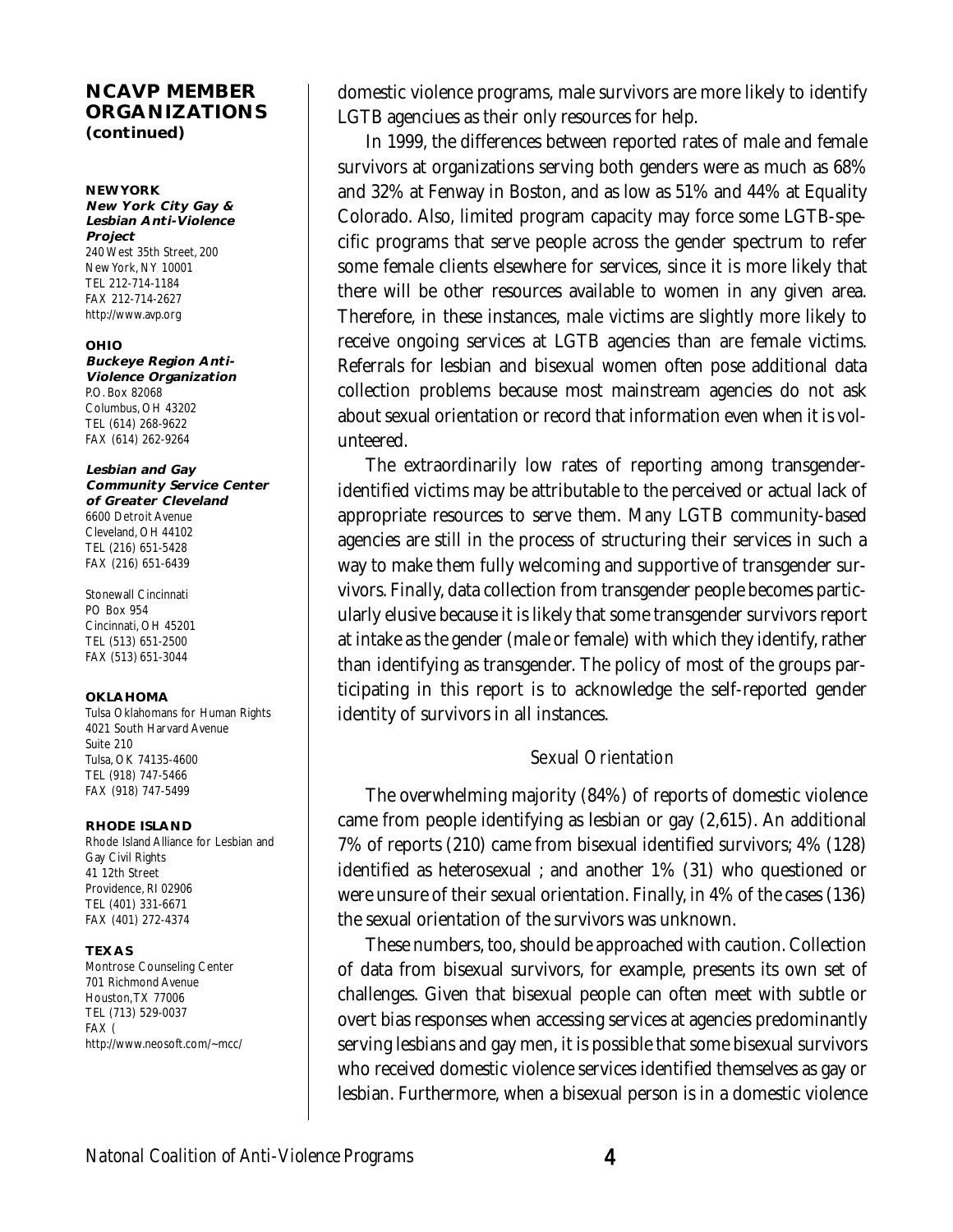

situation with an opposite sex partner, the former may choose to go to a mainstream agency and identify him/herself as heterosexual. Finally, because many domestic violence programs that serve people of all genders construct their interventions around the gender of the *partner* (rather than the identity of the survivor), bisexual survivors may have no choice but to remain uncounted in many instances—they are effectively classified either as gay/lesbian or heterosexual.

There were a small number of people who identified as heterosexual in 1999. Some of the people in this group may be transgender/transsexual people who identify as heterosexual. Other than some heterosexual individuals who self-identify as "queer" (such as some transgender individuals), most of the rest were males denied services at mainstream agencies serving only women. Still others sought services as a consequence of outreach to HIV-affected communities, which are not defined by tsexual orientation. Finally, some heterosexual individuals choose to access LGTB victim service agencies for a variety of other reasons including proximity, public awareness, advertising, agency reputation, or referral.

### Age

*Note: Analysis in this category includes all eight reporting regions, but again, the Boston data is solely from Fenway, and does not incorporate information gathered from the Network for Battered Lesbians and Bisexual Women.*

None of the reporting agencies had specific outreach programs for young people or senior adults in 1999 (Colorado began a program specific to youth in 1999, but had not yet progressed beyond its start up

## **NCAVP MEMBER ORGANIZATIONS (continued)**

Lambda GLBT Community Services P.O. Box 31321 El Paso,TX 79931 TEL (800) 616-HATE hotline FAX (208) 246-2292 http://www.lambda.org

### **VIRGINIA**

Virginians for Justice P.O. Box 342 Capitol Station Richmond,VA 23202 TEL: (800) 258-7842 hotline FAX (804) 643-2050

## **OTHER GROUPS**

The following groups also collected and contributed data for portions of this report. NCAVP is grateful for their assistance.

**Network for Battered Lesbians and Bisexual Women** PO Box 6011 Boston, MA 02114 TEL (617) 695-0877 FAX (617) 423-5651 http://www.nblbw.org

### **Asian Women's Shelter**

35-43 18th Street #19 San Francisco, CA 94110 TEL (415) 751-7110 FAX (415) 751-0806

## **INCIDENT NARRATIVES**

Several of the reporting NCAVP organizations submitted individual incident narratives along with aggregate incident data.These are reproduced on the succeeding pages to provide a better indication of the scope and diversity of LGTB domestic violence, as well as its effects on survivors.All personal names and most other identifying information have been changed.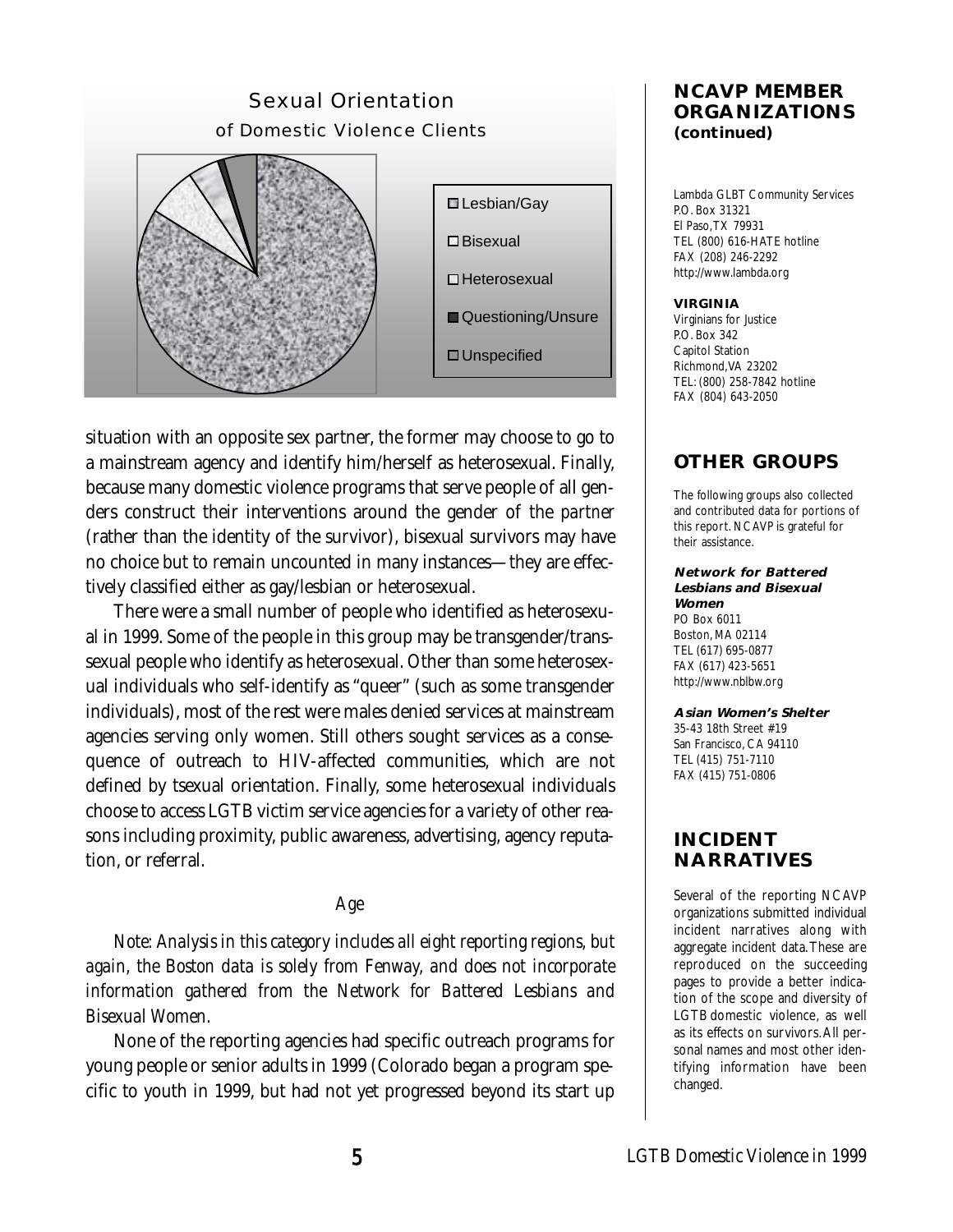### **Sharon (from Gay & Lesbian Community Service Center of Greater Cleveland)**

I'm a 52 year old lesbian and live with my partner, Julie, and her mother. Things started going badly in our relationship during the last few years. Although there were signs before that, it's been worse lately. Julie doesn't like any of my friends or family and when she catches me talking with them, there is always a big fight so I've learned to lie to her.Although I've contributed as much financially to the relationship as she has, Julie claims that everything belongs to her. To prove this, she periodically breaks or gives things away.

Julie became physically violent last week. She knocked me to the ground and put her leg across my neck. I couldn't breathe and thought I was going to die.After the fight, she demanded that I leave the house and told me that I couldn't take anything with me because it all belonged to her. I had nowhere to go so I'm still living with Julie and her mother. I feel sorry for her mother because Julie is very mean to her too.

I don't know what to do anymore. I feel like I don't have control of anything. It's ironic because Julie



stage of development; and CUAV in San reancisco has begun mounting another such program, but only this year). This fact is reflected in the distribution of the majority of survivors within the age categories. The largest reported group, with 44% of total cases (1,283), were between the ages of 30-44. Combined with the two next largest categories, 21% (617) in ages 23-29, and 12% (345) in ages 45-64, a total of 77% of all reported cases involved survivors between the ages of 23 and 64. People in the 18-22 category accounted for only 4% (130) of the cases, while minors (under 18) were only involved in 1% (43) of the reported cases. Less than 1% of reported victims (15 cases) were more than 65 years of age.

While the apparently low level of reporting among seniors and youth is clearly attributable at least partly to a lack of outreach, it may also be due to isolation felt both by LGTB seniors and young people, as well as an inherent difficulty in accessing services without assistance from others (e.g., a parent or guardian, caregiver, etc.). In addition, at this time, there is no way to determine how many youth and seniors may be victims of abuse at the hand of caregivers (parents, adult children, home health aids, foster parents or guardians, etc.) in ways that might qualify them to be considered survivors of domestic violence.

## Race/Ethnicity

White individuals comprised the largest racial/ethnic group reporting domestic violence to NCAVP agencies in 1999, with 45% of all reports (1,404 cases). Latinos represented 17% (537) of all reports and African-Americans, 11% (349). Reports by these two communities of color declined as a percentage of cases overall. In 1998, by contast, Latinos accounted for 23% of all reports and African-Americans 14%.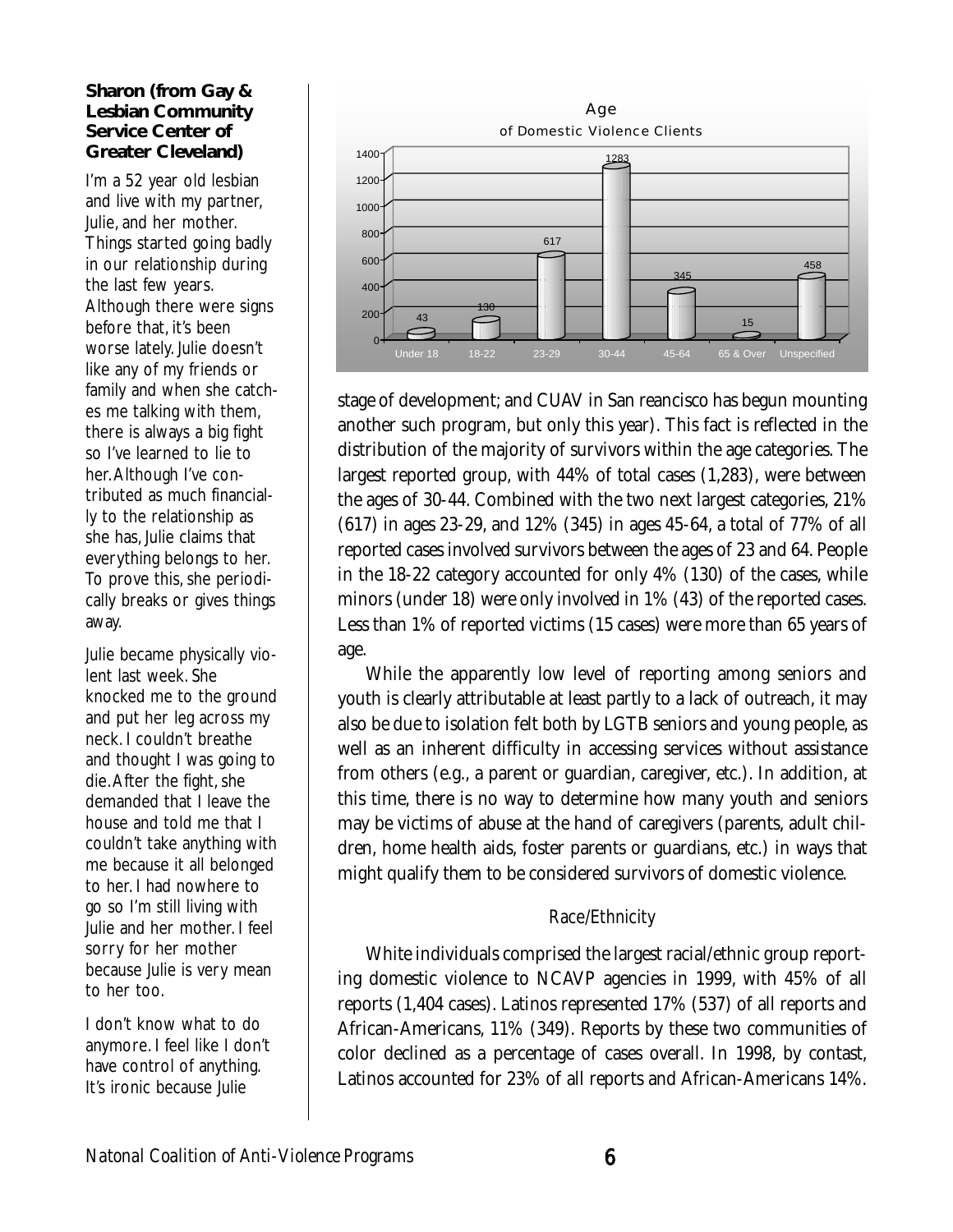

Reports from Asian/Pacific Islanders remained at 4% (118), the same as was reported in 1998.

Reductions in reports from people of color may be indicative of several factors, including staffing changes, possible decreased outreach to these communities and/or reduced Spanish and other non-English language capacity at the reporting agencies. In addition, many victims of domestic violence in communities of color face additional barriers to reporting abuse. These barriers include fear of police and other authority figures, the experience of racism or discrimination at the agencies where they might turn for help, and a sense of invisibility within LGTB communities overall. It has been noted that all of these factors in turn has helped foster a reliance on informal support networks, whose experiences must obviously go uncaptured in this report. In 1999, reports from the racial/ethnic categories of Arab/Middle Eastern (14), multiracial (40), Native American (26) and Jewish individuals (a category NCAVP tracks because of its vulnerability to bias-related violence) each made up less than one percent. The numbers of Jewish and multi-racial survivors are likely to be underreported, since many survivors will identify themselves under a different racial/ethnic category.

## Extent of Injuries

*Note: This section does not include reports from Los Angeles, and data from the Boston region reflects only statistics from Fenway and not from The Network for Battered Lesbians and Bisexual Women.*

Domestic violence, or intimate partner violence, is a pattern of behaviors by one partner in an effort to exert and maintain control over

used to be a counselor. She knows exactly what she's doing. She tells me that there isn't a problem because she's attacked me only three times in the last year but, unless things change, I'm afraid that she will become even more violent.

## **Ted (from Los Angeles Gay & Lesbian Center)**

Several years ago when I was 45, I met Joseph at a gay potluck dinner. He was so cute and charming and I was so flattered at the attention he paid me that I ignored all of the signs of possessiveness and alcoholism that I usually would have noticed. I took him home with me that night and he just never left.

Shortly thereafter, I had my first heart attack and Joseph was really there for me. He stayed with me at the hospital and took care of me when I returned home. I didn't like supporting him financially but he was so good to me during my recovery that I felt too guilty to complain. It seemed at times that he wanted me to be sick so I'd be dependent on him.

I eventually began to feel suffocated, and I hated his drinking, but every time I brought up either subject, he'd fly off the handle. I had two more heart attacks after that, very few friends and no family, so I put up with his drinking,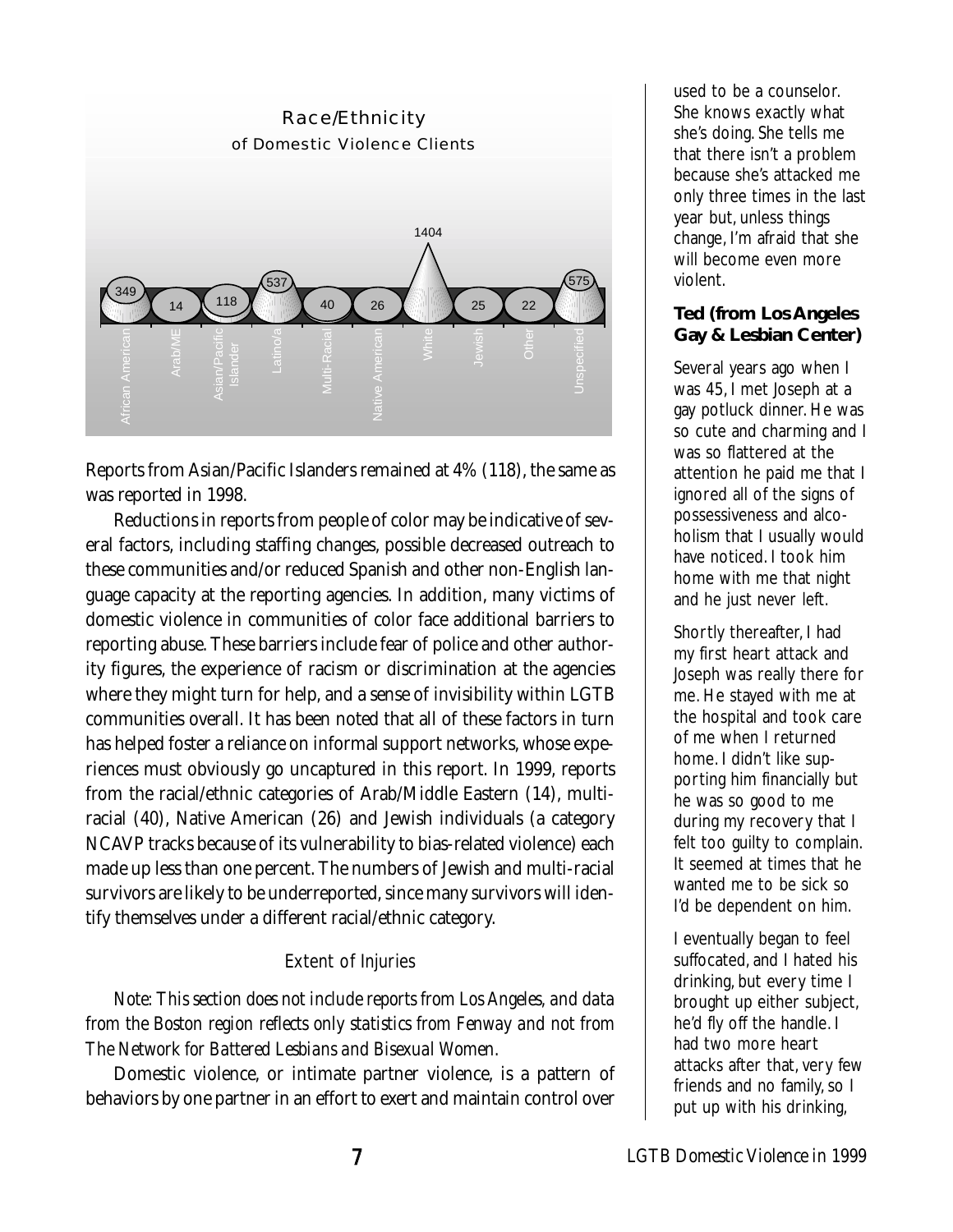verbal abuse, jealous fits and physical abuse.

To make a long story short, his behavior escalated until I was terrified of him. I was sure that the stress was making my heart condition worse but Joseph refused to leave. It took the police to get him out which was really embarrassing. I'm pretty isolated again, on disability and not well enough to drive so it's hard to socialize. I'm also afraid to go out and meet people because I don't trust my own judgment anymore.

### **Serena (from Horizons Community Services, Chicago)**

I'm a 32 year old African American mother. I lived with my ex-partner, Joan, for four years. She constantly belittled me and made me feel small. She made me clean, cook and take care of the house, go to work, and service her sexual needs with no regard for mine.We decided to adopt a baby that we thought would make us closer. I thought the baby would make Joan softer and warmer toward me. I immediately bonded with the baby when we brought him home but Joan became more distant and jealous. She told me that she was sick of coming second and slapped me across the face when I was holding him.

the other partner. Physical violence is a frequent means for an abuser to accomplish this end. However, not all abusive relationships are physically violent and physical violence is not the only mechanism of control utilized by abusive partners. Emotional, verbal and sexual abuse are other tools a batterer may employ to intimidate, isolate and hurt a victim and to maintain control.

The assessment by both domestic violence advocates and the police of the use of physical violence in same sex domestic violence situations requires a level of sophistication not always needed in the assessment of heterosexual domestic violence. For example, while a survivor may at some time strike back in an attempt at self-defense, these incidents do not comprise a "co-abusive" pattern of behavior. However, batterers themselves may present to the agency as victims, or be identified as victims by intervening law enforcement because the actual victim struck back. The most important characteristics to note in identifying the victim and the batterer and determining an abusive relationship is the pattern of behaviors utilized over time by one partner over the other to maintain an imbalance of power, control, resources, as well as any ability by one partner to act with agency to make change in a relationship without fearing a harmful consequence.

Of the cases where information on injury to the victim was recorded, 60% (719 of a total of 1,175) did not entail physical injury. It is important to note that these statistics are derived only from the particular incidents reported *at intake*, and may not reflect the level of physical violence or rate of injury resulting from prior (or successive) incidents. Of the remainder, 29% (339) reported minor injuries and 10% (117) sustained serious injuries. Of those with injuries, 57% required no medical attention, 12% needed medical attention but did not receive it (this may be due to a variety of unrecorded reasons such as lack of health insurance/resources, shame about the source of the injury, denial of treatment by the batterer, self-minimizing of the seriousness of the injuries, fear of revictimization, fear that a health care provider will recognize and report an instance of domestic violence, etc.), 13% received outpatient treatment, and 4% were hospitalized.

In 1999, NCAVP agencies reported ten domestic violence-related deaths. Interesting to note is that six of these cases were reported in New York City, primarily as a result of the New York City AVP's closer examination throughout 1999 of media and police reports of homicides against LGTB individuals. Domestic violence-related deaths among LGTB individuals nationally are likely to be vastly underreported, since they are rarely identified or investigated as such by police.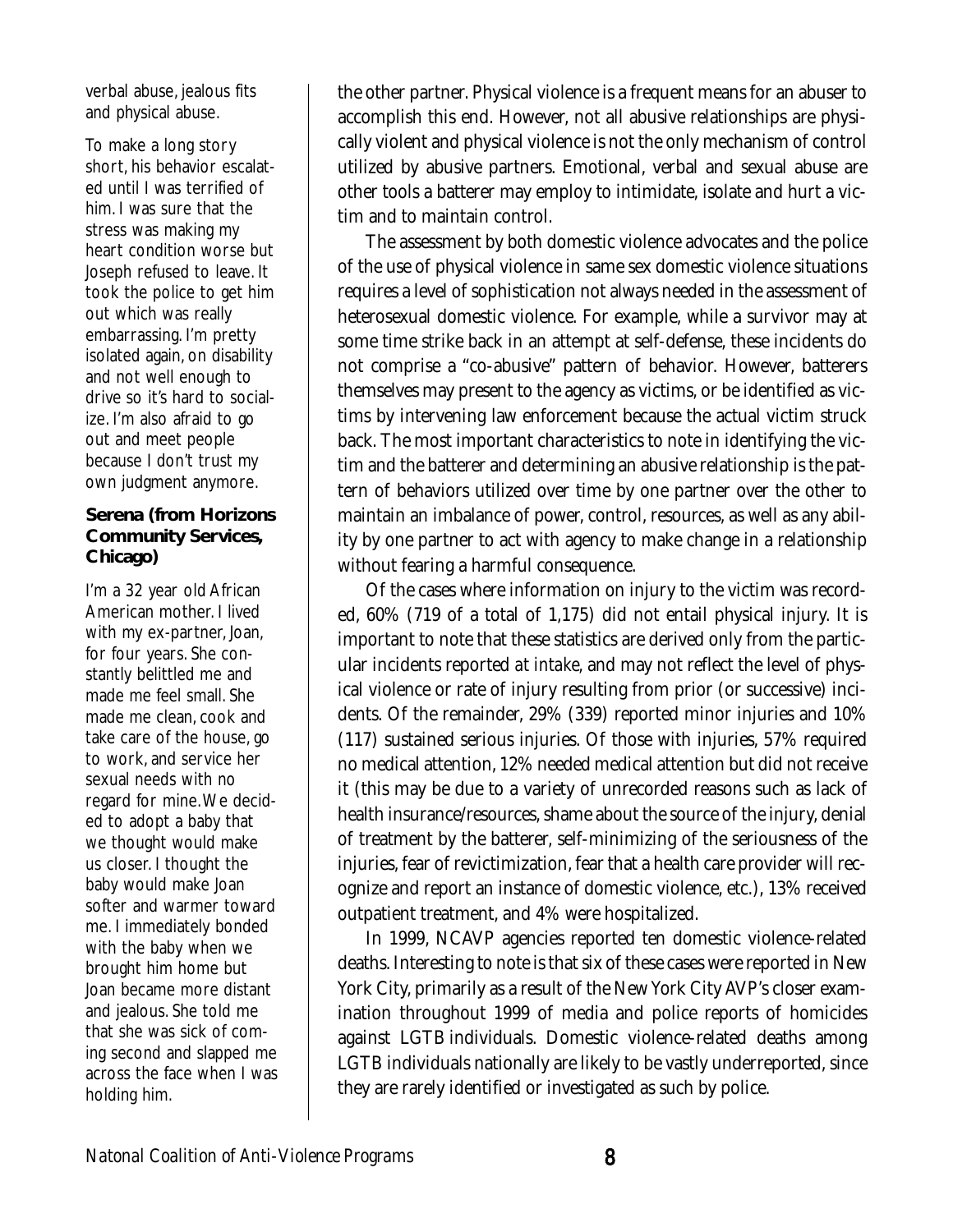# **CASE (INCIDENT) INFORMATION**

*Note: Analysis in this section does not include reports from Los Angeles, and data from the Boston region reflects only statistics from Fenway and not from The Network for Battered Lesbians and Bisexual Women.*

## Crimes and Offenses

A total of 2,197 distinct crimes and offenses were recorded in 1999. This total includes incidents where more than one crime or offense was committed. The classification of actions during an incident as specific crimes and offenses is based on information gathered from the victim at the time of his/her intake by an NCAVP agency. It is in no way based on the actual or potential classifications of criminal acts by law enforcement authorities, which vary by jurisdiction.

Since this report relies solely on the data gleaned from survivors at intake, it is also important to note that it is often the case that only as a trusting relationship is built between the counselor and survivor over time that more information is revealed as to the nature of the abuse perpetrated by the batterer. If reporting agencies had the capacity to provide longitudinal data three, six or 12 months into work on a particular case, then it is certain that all the numbers cited below would be increased.

In 1998, 16% (341) of reported cases involved assault without a weapon, 7% (148) incorporated assaults with a weapon (see next section on weapons used); 3% (68) were attempted assaults involving a weapon, 24% (535) involved intimidation; 26% (575) involved verbal and or sexual harassment; 1% (21) involved harassment by mail; and 5% (101) harassment by phone. Less than 1% (10) of reported incidents were murders; 2% (43) were sexual assaults; 1% (30) involved rapes; and fewer than 1% each involved abduction/kidnapping, extortion/blackmail, forced eviction from home and/or arson. 2% (49) included vandalism, and 1% (28) included robbery/burglary/theft.

Of the cases in which physical weapons (as opposed to verbal and emotional weapons) were used for assault or attempted assault, the most commonly reported items used included bats, clubs, other blunt objects, knives and sharp objects, bottles, bricks, rocks, and firearms. In a smaller number of cases ropes or other restraints, as well as vehicles were reported as weapons used.

I decided to stay until I could convince Joan to put my name on the baby's birth certificate and then I was going to take him and leave. I did everything she told me to do but it was never enough. She stopped hitting me but started screaming and calling me names. She started using my credit cards without my knowledge and ran them up to their limits while knowing that I couldn't pay for them. I stayed and continued to hope that she would add my name to the birth certificate.

One night she choked me in my sleep and told me that she'd kill me before she'd let me leave. She threatened that if I left, I'd never see the baby again and she might even hurt him. I left and moved in with my aunt; then Joan went to court and got a protection order against *me*! She also called Child and Family Services and said I abused the baby. I was in total shock when I went to court and learned that Joan falsified over twenty police reports reporting that I'd threatened to kill her and the baby. I haven't seen the baby in a year.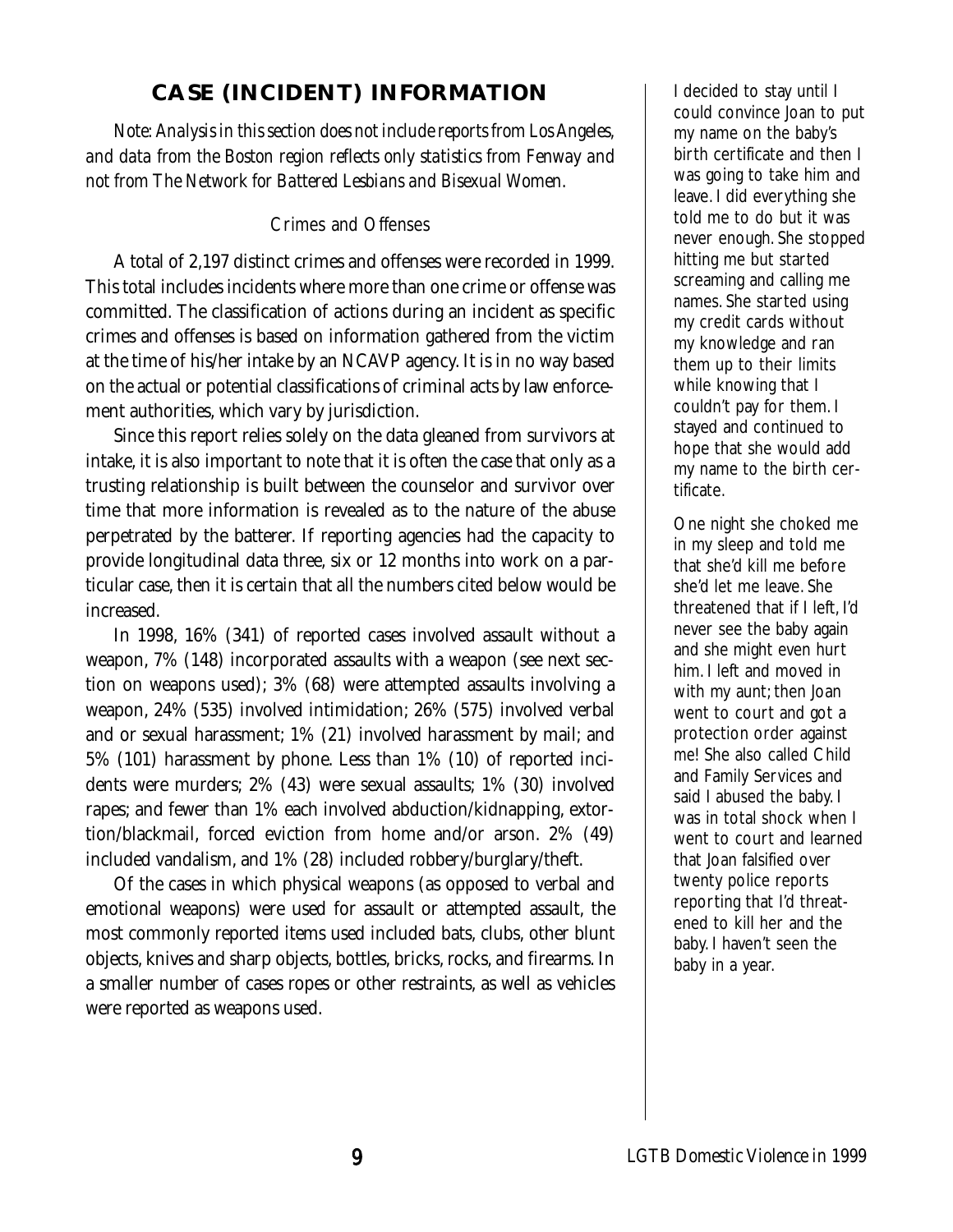## **Angela (from Community United Against Violence , San Francisco)**

I had just started working at a social service agency when I met Elizabeth, a manager there. It was love at first sight and, after dating for a couple of months, we moved in together. For the first few weeks everything was fine but then one night she came home and started yelling at me for not cleaning the house. I was confused since we always shared the household chores. She started yelling at me and then, out of nowhere, grabbed an empty wine bottle and smashed it on top of my head. I was stunned and crumpled to the floor. I don't remember much that happened after that except that Elizabeth was crying, apologizing and saying how much she loved me. She promised she'd never do it again. I believed her but I was confused about what I must have done wrong to make her so angry. I feared that I was somehow not "enough" for her. I'm transsexual and am afraid of being alone…afraid that no one–especially a woman as intelligent and beautiful as Elizabeth–could ever love me.The fact that she did was a miracle and I felt special being her girlfriend.

## Serial Cases

Domestic violence is by nature a serial crime. It nonetheless remains interesting to note how many previous incidents were reported by survivors at intake. A total of 665 reported cases provided information in this category. Of this total, 11% (75) of cases involved one previous incident of abuse, 36% (240) involved 2-5 previous incidents, 24% (164) reported 6-10 priors, and 29% (197) reported upward of 10 previous incidents of battering in the relationship.

These totals are also based on the definition of the victim of an abusive encounter . Many people will minimize certain incidents and not define them as abusive, especially if they feel they may be asked why they didn't take steps to get help sooner. Also, chronic histories of abuse may come to light only after extended encounters with a service provider, so that the extent of serial cases ultimately documented by NCAVP member agencies is likely to be larger than the figures cited above.

## Relationship of Offenders to Survivors

## *Note: This section does not include reports from Los Angeles, and data from the Boston region reflects only statistics from Fenway and not from The Network for Battered Lesbians and Bisexual Women.*

Data about offenders was not collected in all instances. In the majority of cases in which this information was obtained, 41% (607) of offenders were the lovers/partners of the survivors. The second largest offender category , 26% (393) , was comprised of the *ex*-lovers/partners of the victism. This is not a surprising statistic given that the most dangerous time for a victim is during the time she or he is attempting to end a relationship with an abuser. Abusers' interest in control does not end with the termination of the relationship by victims, and often this boundary is not accepted by the abuser, who will continue to act as though the relationship has not ended.

In addition to intimate partners, survivors defined their abusers as acquaintances/friends 3% of the time (44 cases), as a "pick-up" less than 1% of the time (this reinforces the truth that an abusive relationship is not a one time incident of violence but rather a prolonged pattern of behaviors and controls), a relative/family member 3% of the time (42), a roommate 2% (29) of the time, and in a single instance, a caregiver.. The actual extent of caregiver abuse is likely to be much higher however, since this category is not currently included on the standard NCAVP intake form. Also, given that caregiver abuse is likely to be higher in senior adult populations, and that NCAVP statistics reflect low report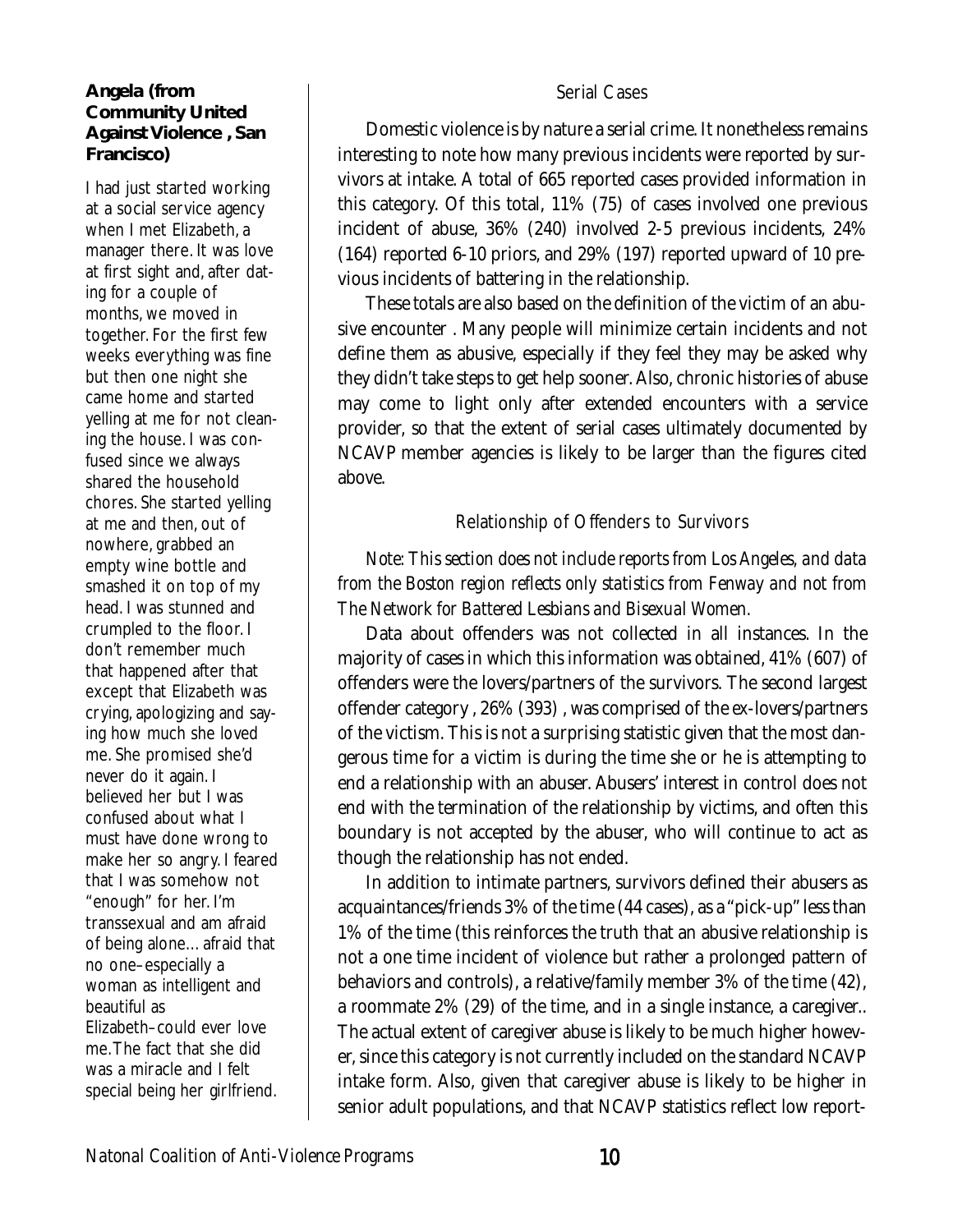ing rates in that age category, information on this type of abuse may be limited. For more information on abuse by caregivers of LGTB people, contact Senior Action in a Gay Environment (SAGE) and/or other agencies that work with seniors, people with disabilities, and people living with chronic illness.

# **POLICE AND COURT RESPONSE**

*Note*: *This section does not include reports from Los Angeles, and data from the Boston region reflects only statistics from Fenway and not from The Network for Battered Lesbians and Bisexual Women.*

## Reporting and Arrests

Many lesbian, gay, transgender and bisexual people resist reporting domestic violence to the police. In addition to the common barriers to reporting domestic violence (shame, denial, concern for the reputation and safety of partner under arrest, disinterest in pressing criminal charges against a loved one while wanting to stop the abuse, etc.) LGTB people contend with poor histories of community/police relations and often fear homophobia or transphobia at the hands of law enforcement.

While some agencies have successfully begun to train and sensitize police, judicial system staff and medical personnel to the needs of LGTB domestic violence survivors, many police still do not respond appropriately to LGTB individuals who reach out for protection in a domestic violence situation. Police often minimize the abuse between two people of the same sex, or allow their own bias about the legitimacy of same sex relationships to obscure their better judgement. Additionally. police and other professionals often harbor stereotypes about who is most likely to be the abuser (i.e. the more 'butch' looking one, the physically larger one, the person with a darker complexion, the one who doesn't speak English, the older one, etc.) and spend little time trying to screen and assess the actual truth. These deficits together often result in inappropriate police behavior, such as arresting the victim, arresting both partners (and even placing them together in a single holding cell, where the abuse can continue), or ignoring the situation altogether. Despite these obstacles LGTB people do reach out to the police, and as a result of increased awareness and training, some are improving their responses.

Of the cases in which information about police response was collected, 304 were reported to the police. In 189 cases a complaint was taken but no arrest was made. In 144 cases a complaint was taken and

Several months later, Elizabeth arranged to become my supervisor. She often screamed, cursed at me and criticized my work. She also began to insult me with anti-transgender comments, said that I was ugly, that I embarrassed her in public, and that people could tell that I was transgender and thought I was a freak. She said things like,"You'll never amount to much.Trannies never do." I didn't know what to do. She demanded that I stop taking hormones. When I stood up for myself and refused, she smashed a vase of flowers against my chest and destroyed several of my belongings.When she ran out of energy, she asked me why I wanted to argue with her and why I made her do the things that she did to me. I tried staying off the hormones to keep her from getting angry but it didn't work. She knocked me down and punched me in the face with her fist more than once. She told me that it was my fault and that I'd made her do it. I never thought of calling the police. I didn't think they'd believe a transsexual.

I knew it was time to get out of the relationship even though I knew leaving her would cost me my job. I packed a bag, got in my car and left. I contacted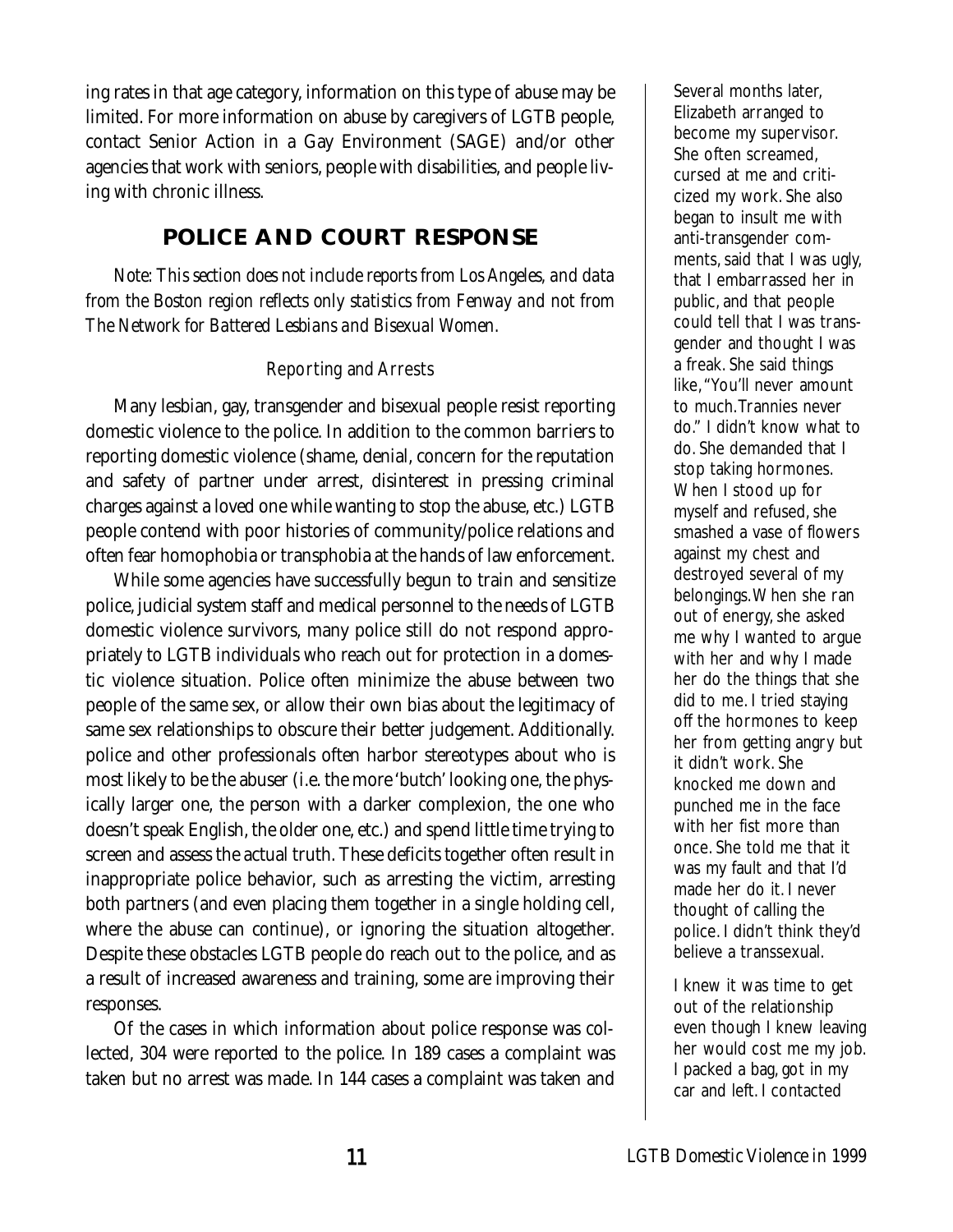Community United Against Violence.They obtained emergency housing and a voice mailbox for me. My counselor and I made a safety plan. It hasn't been easy staying away from Elizabeth because I still love her but I no longer believe that she's sorry and I know now that it wasn't my fault.

## **Eric (from Lesbian & Gay Community Service Center of Greater Cleveland)**

I'm a 36 year-old gay man and a friend suggested that I get help because he doesn't know how to help me. I broke up with my partner,Alan, because he was cheating on me but we still live together. I would really like to move out but I don't have enough money.

Alan is threatening to out me to my parents and my employer. I know I'll be fired if my employer finds out that I'm gay. I feel very isolated.After the breakup, our friends became his friends. He controls who I see and talk to and has alienated me from most of my friends. I don't feel that I can reach out to anyone because Alan seems to know where I am at all times. I think that he's following me around.

Although I haven't been seriously hurt, Alan has physically attacked me several times.The verbal

an arrest was made. In 37 cases the police refused to take a complaint. In 25 of the cases the victim was the one arrested.

In a category included within this report for the first time, 10 cases were identified (in San Francisco and Colorado) in which there was dual arrest at the time he police took a complaint. Again, since this is not currently a uniform piece of data on the NCAVP intake form, it is likely that this number is actually significantly higher. In the future NCAVP will attempt to collect this information from all regions of the country.

Victims declined to report incidents to the police in 632 cases. In an additional 50 cases there was some indication that the victim was planning to make a report. Again, because this report does not include any longitudinal data, there is no follow up information about how many of these planned reports actually occurred.

## Police Attitude

In cases involving police, 26% (119) of survivors reported that the police were courteous; 21% (97) indicated an indifferent police attitude; and 7% (32) reported police were abusive including: verbally abusive (10 cases), verbally abusive with homophobic/transphobic slurs (13), physically abusive (1), and physically abusive with use of homophobic/transphobic slurs (8). The remainder of the cases reported to the police did not track police attitude.

## Court Response

In an attempt to understand better what happens to LGTB domestic violence cases subsequent to the arrest of an offender, some agencies were able to track court responses. However, this is a new and experimental category of information, and thus data was provided from a very small number of agencies (CUAV in San Francisco, Horizons in Chicago, and Fenway in Boston). It should also be taken into considerthat many victims will drop charges before their cases come to court. This happens for any number of reasons (abuser pressure, abuser appears contrite and loving, community or family pressure, guilt, shame, fear of sending loved one to jail, etc.).

Of the 538 cases tracked for court response, 77 cases resulted in a restraining order requested by the victim and granted by the court. In 8 cases, a restraining order was requested but denied by the court. In one case, an individual restraining order was requested and the court ordered a dual restraining order (this is common when a judge is insensitive to domestic violence and invalidates the reality of the experience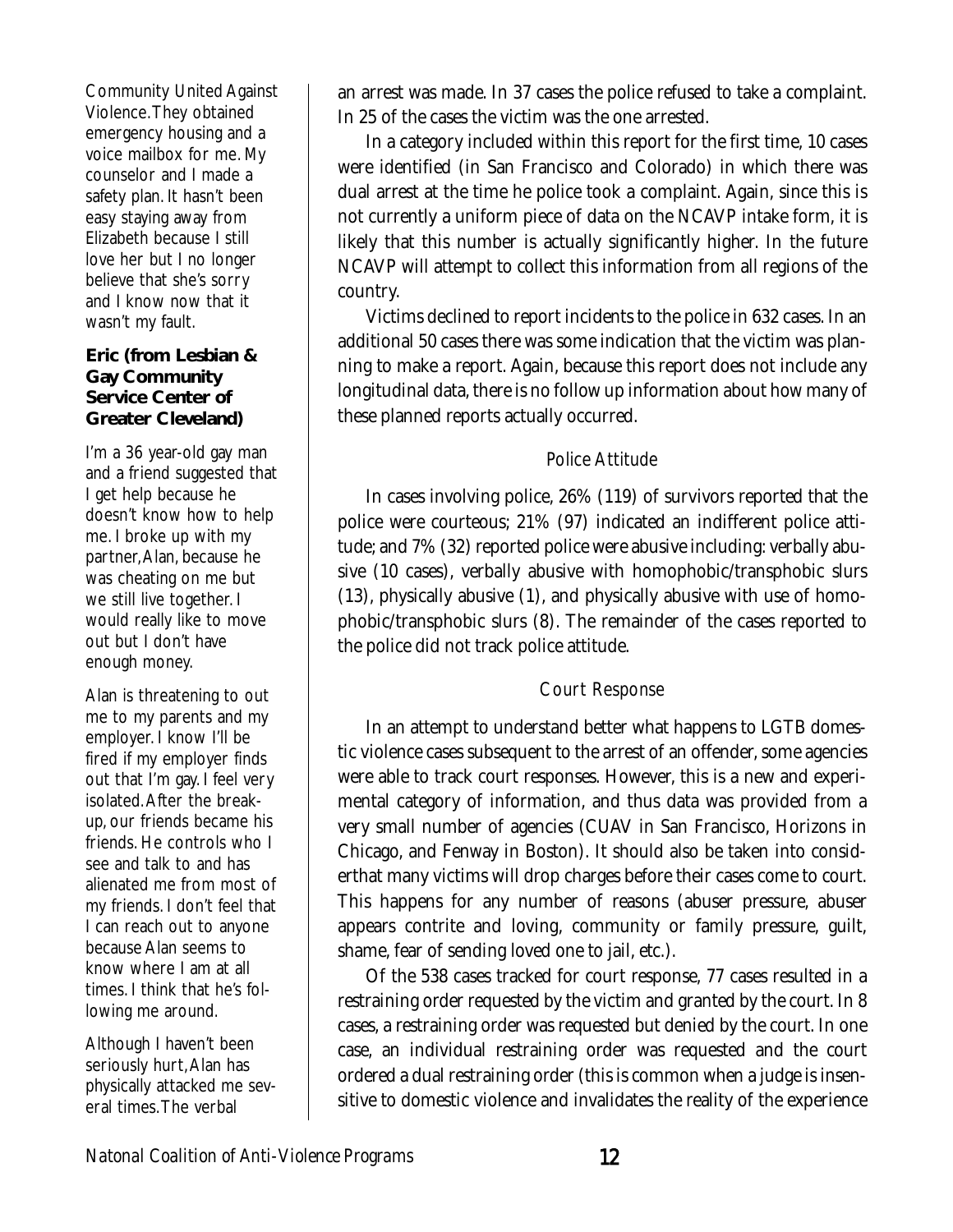of the victim and the severity of the behavior of the abuser). In most of the cases, 368, no restraining order was sought or granted. In 84 cases court response was not known.

# **MONTHLY INCIDENT TRENDS**

*Note: This section does not include information from Los Angeles, which therefore reduces the total considered by a significant amount (1,356).*

The largest number of cases of domestic violence were reported during June of 1999 (151 cases reported, slightly higher than the average of 120 per month). This is not surprising, as June is celebrated as LGTB Pride Month in many cities and towns across the country. Social and relationship pressures around Pride Month, as well as increased alcohol and drug consumption, may increase the likelihood of violence by abusive individuals. It is also true that during Pride Month, outreach activities from anti-violence and other LGTB agencies are at their peak visibility, and therefore more people may beceome aware of and decide to access services. By contrast, the lowest number of cases were reported in May (74) and February (92). The remainder of the months showed a fairly consistent level of reporting.

## **LOCAL SUMMARIES**

*The following local summary reports were provided by the participating agencies themselves, and are not uniform in content or presentation. They instead represent each agency's independent interpretations of its data, and most highlight additional information about domestic violence reporting trends and services within each region.*

### Chicago

Horizons has a growing Anti-Violence Crisis line. Survivors call the line to have someone to talk with or get referrals for help. In 1998, there were no calls from members of the transgender community who selfidentified, nor were there there any such calls in 1999. Horizons has begun to focus on how to meet the needs of the transgender community and make it safe for all of our community members to call the Anti-Violence Crisis line.

The number of domestic violence cases reported increased from 28 cases in 1998 to 46 cases in 1999. Horizons links the increase to major strides in publicizing its services, specifically the Crisis line. Also, the

abuse is constant. He tells me–and I'm starting to believe it–that no one else will ever want me again because he's going to stay in my life and make it miserable. Because he's a visible figure in the local gay community, I think he could ruin my life.

I'm afraid to attend a support group right now. I can't let anyone know this is happening. Between my family, my job and Alan's prominence in the community, I have to protect my identity from everyone.

## **Dorothy (from NYC Gay & Lesbian Anti-Violence Project)**

I call myself Dorothy because I used to be living as if I was in the Land of Oz. I wasn't facing reality in my first serious relationship. I met Mike in a bar.We got drunk and then went to my apartment. On the way there, I told him that I was a person of transgender experience. He got angry and said,"You're a man!" then began to choke me. Afterward he smiled and said,"What the hell! You look like a woman! I'll try it!"

We began dating and I fell in love. Eventually a pattern emerged—Mike got drunk, verbally and physically hurt me then made love to me.After a while, I stopped seeing my friends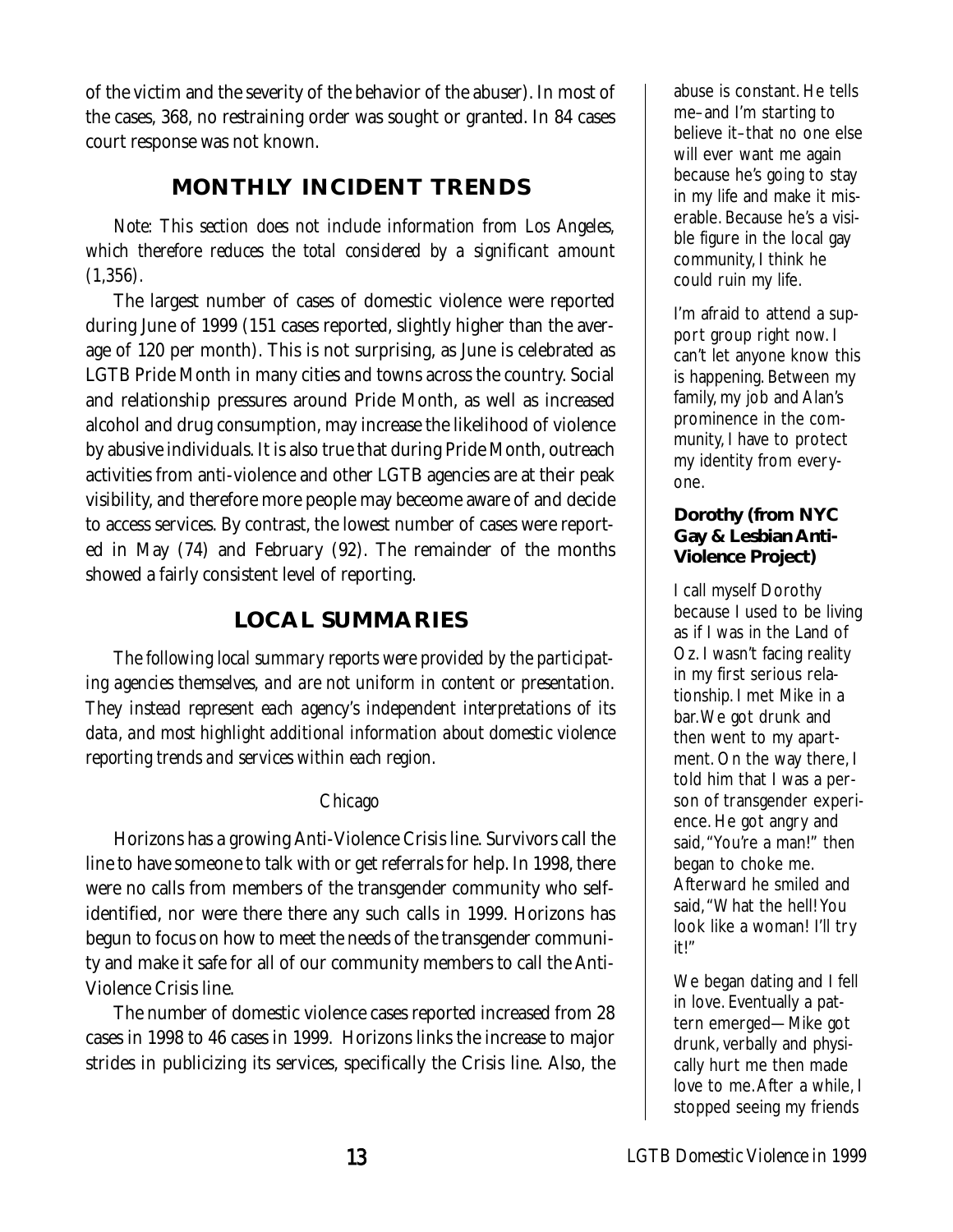because he was jealous and because I was always covered in bruises. Once he hit me so hard that I fell, hit my head and passed out. I didn't call the police for fear of being victimized by them because I'm transgender.Also, Mike always apologized and promised that it would never happen again. By then, I was drinking as heavily as he was.

When I learned that I tested HIV positive, I could no longer keep my feelings inside. I cried and told my counselor the whole story. She referred me to the New York City Gay and Lesbian Anti-Violence Project (AVP) where the counselor there taught me about domestic violence and the dynamics of power and control. For the first time, I saw myself and the situation clearly—I realized that I loved Mike more than I cared about myself. I found the strength to tell him that what I was getting from him was abuse–not love–and that I didn't want any part of it. I also had to face reality. I knew it was time to face my alcohol problem. My AVP counselor referred me to a 30 day detox program where I was housed with a group of straight men and women. It was hard, and I sometimes felt like packing my bags and running out of there, but I was deternumber of presentations Horizons made to organizations in Chicago about LGTB domestic violence tripled between 1998 to 1999.

It is difficult to assess precisely how these factors may have influenced the growth in the number of reports. What is significant is that the number of gay male survivors of domestic violence doubled between 1998 to1999, from 15 in 1998 to 30 last year. Also, in the age range of 30-44, the number of survivors more than doubled (from 7 to 17), and so did requests for help from both African American and white individuals.

There were no deaths reported, nor major hospitalizations attributable to domestic violence in 1998. The majority of the 21 injuries reported were incurred by direct physical contact between the perpetrator and the survivor, meaning no weapons were involved. Horizons finds that most people call after several incidents involving a partner, ex-lover, or friend. There were no calls in 1999 regarding caregivers or roommates. This may be due to the lack of knowledge that domestic violence includes these categories. Horizons has incorporated education on these issues in its outreach program on domestic violence.

Twenty incidents out of 46 were reported to the police. A major emphasis for 1999 has been placed on roll call training of police officers, and building better relationships with the Chicago Police Department to ensure that community members are being protected and served equally. The hope is that this work will increase the number of domestic violence survivors who choose to involve the Police. There were 9 people out of 46 in 1999 who reported that the Police were either indifferent or verbally abusive to them, with or without slurs.

Horizons recently secured funding for a Domestic Violence Counselor/Care Manger, who began in December of 1999. It also secured funding to increase a Victim Advocate position from part-time to full-time. The ecxpanded position was filled in January 2000 and supervises the crisis line. Horizons expects that its report for the year 2000 will reflect these enhancements, as well as intensified community, police and service provider outreach and training programs.

### Cleveland

1n 1999, The Lesbian/Gay Community Service Center of Greater Cleveland's outreach programming and the formation of a professionally facilitated LGTB domestic violence survivor's support group, resulted in an increase from zero domestic violence cases reported in 1998 to 10 cases in 1999. The Center began its domestic violence programming by holding three workshops for the community on issues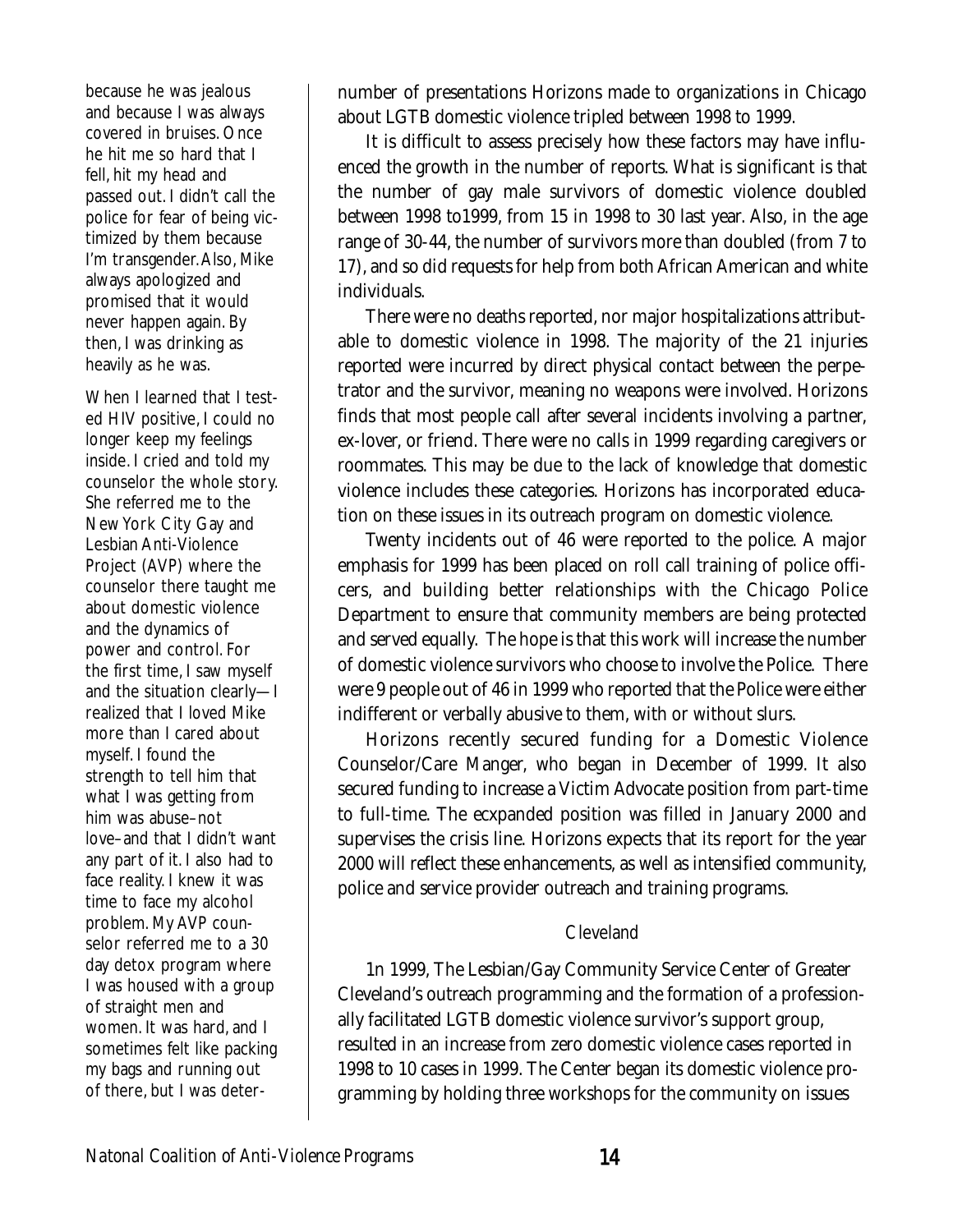centering on relationships. An article written by the various workshop facilitators appeared in the Gay People's Chronicle, Ohio's LGTB newspaper, following the workshops. Flyers providing information on violence in same gender relationships were circulated in the community.

The Center entered into a collaboration with the Cleveland Chapter of the YWCA to form a professionally facilitated LGTB domestic violence survivior's support group. The support group is mixed gender and has a male and female facilitator. The large increase in the number of reports demonstrates to The Center that the outreach and community education efforts were successful in responding to a community need. The Center will continue to do outreach and education in the community, with service providers, health care organizations and the police and criminal justice system.

### Colorado

Colorado reported 81 incidents of domestic violence in 1999, a 19% increase over the total (68) reported for 1998. It should be noted that these figures are representative only of domestic violence incidents reported to or brought to the attention of the Anti-Violence Program (AVP) of Equality Colorado. There is no common intake form for service providers in this state, and only a few organizations and agencies actually track gay, lesbian, bisexual, and transgender domestic violence. However, there is good reason to believe that incidents reported to AVP are representative across service providers in Colorado.

In 1999, 36 of the victims were female (44%) and 42 were male (52%), as compared to 35 (51%) and 26 (38%), respectively, in 1998. While the number of reports coming from females remained virtually the same, Colorado saw a 61% increase in reports from males. AVP also saw an increase in reports coming from African-Americans (3 in 1999, 1 in 1998), Native Americans (2 in 1999, 0 in 1998), and whites/Caucasians (44 in 1999, 29 in 1998).

The majority of reports, 35 (43%), came from people who did not disclose their age at the time of reporting. The second and third highest number of reports came from people age 23-29 (19 reports, 23%) and age 30-44 (18 reports, 22%). Colorado also saw notable increases in reports coming from people under the age of 18 (3 in 1999, 1 in 1998), people age 18-22 (3 in 1999, 0 in 1998), and people age 23-29 (19 in 1999, 10 in 1998), probably as a result of our youth-based anti-violence initiative which began in 1999.

mined not to return to Mike. I learned how to educate the other people in the detox program about myself and to refer to me as "she." Things began to get easier.A month later, I clicked my heels out of detox, returned to reality and began to learn how to love myself.

## **Tiffany (from Equality Colorado)**

I'm nineteen years old and my mother is in a relationship with another woman who lives with us. My mother's partner is very abusive and she and my mom fight all the time. My mother was just hospitalized and my sisters and I don't feel safe because my mom's partner warned us not to go to sleep and threatened to hurt us. I'd like to get a restraining order to protect us but I may not be able to because I'm not the legal guardian of my two sisters who are ten and twelve years old.

## **Maria (from Community United Against Violence, San Francisco)**

I am a 22 year-old Latina dyke.When I was nineteen, I became extremely close with a woman who eventually became my girlfriend. Her name was Nicole.We started dating when I was twenty. She told me that she was in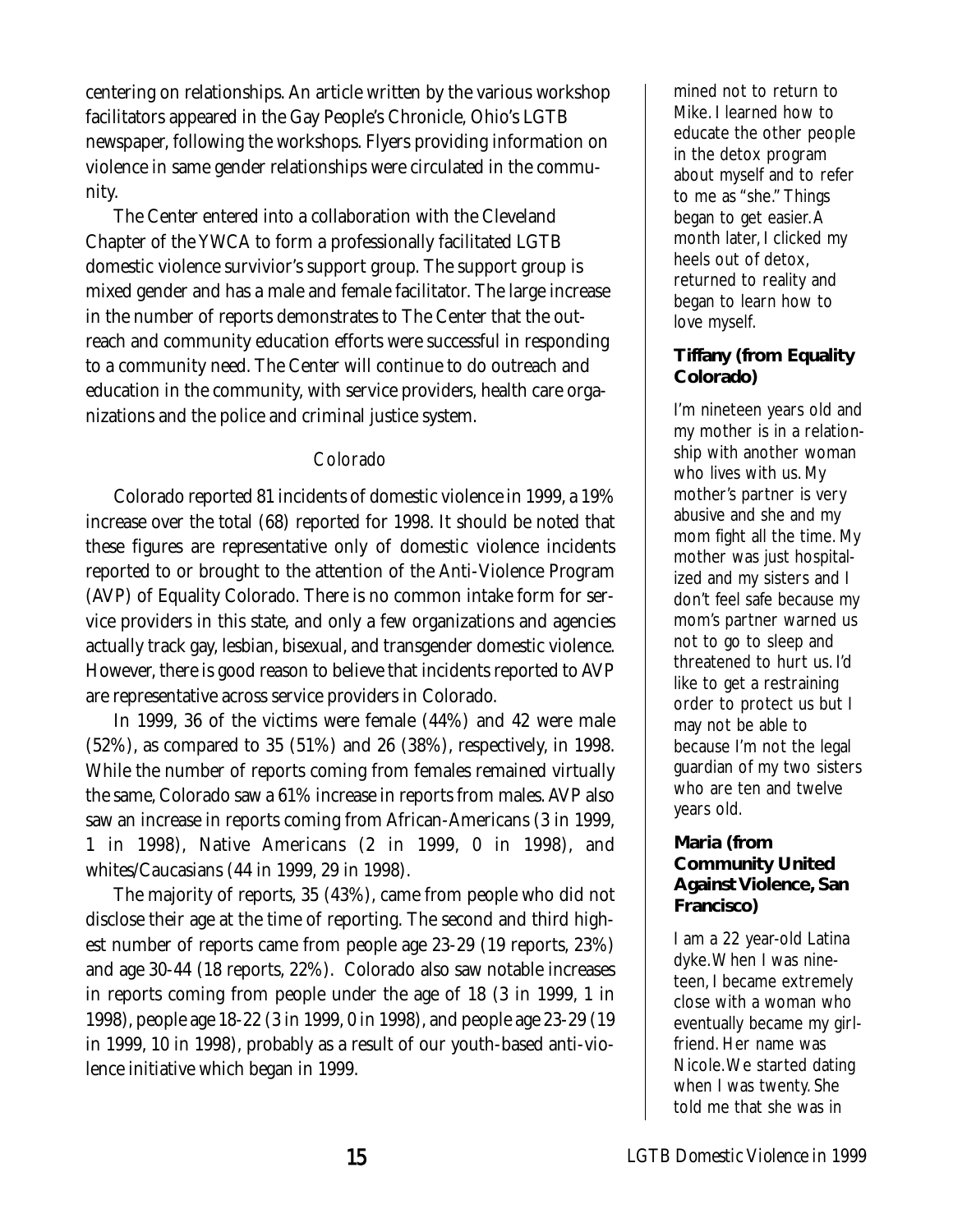love with me during our first week together.A couple of weeks later, she made me promise to marry her. I was shocked and uncomfortable at how fast things were moving. When I said so, she became enraged. She didn't allow me to have my own opinions or feelings about anything. She made me feel guilty and treated me horribly until I finally agreed to make commitment to her.A pattern emerged in which she would insult, demean, neglect and yell at me whenever I disagreed with her. I soon stopped voicing any disagreement.

Nicole decided to move from the Bay Area back to her hometown. She knew that it would be difficult for me to move because I was in school, but she cried and pressured me until I dropped out and moved with her. Once we moved, our relationship fell apart. She began to date another woman and continued to criticize, humiliate, insult and lie to me. She made me feel stupid, useless and unloved. When I asked her to spend time with me, she yelled and said that I wasn't giving her any space. I became so isolated and upset that I told her I wanted to break up. She told me that she loved me and would be lost without me. She promised to work

Colorado saw a significant increase in reporting of physical injuries. There were 29 minor injury reports, more than triple the 1998 figure of 9. Reports of serious injury doubled, from 4 in 1998 to 8 in 1999. Correspondingly, Colorado had notable increases in reports about medical attention for physical injuries. 6 reports were made that medical attention was needed, but not received (up from 0 in 1998). And, 12 reports were made that out-patient care was received (up from 1 in 1998).

Increases from 1998 were also found in the reporting of serial domestic violence cases. There was a slight increase in reports with one previous incident (13 in 1998 to 14 in 1999). But, reports in which there had been 2-5 previous incidents more than doubled from the 1998 figures (7 in 1998 to 15 in 1999). Reports in which there had been 6-10 previous incidents more than tripled (4 in 1998 to 13 in 1999). Although there was a slight decrease in reports with 10 or more previous incidents (12 in 1998 to 10 in 1999), the overall statistics show a 44% increase in serial case reports.

Finally, Colorado found significant increases in incident reporting to the police. The 1999 figure (29) is almost double the 1998 figure (15). In reports where there was a complaint taken/arrest, Colorado experienced more than a tripling of reports (6 in 1998 to 21 in 1999).

## Columbus

Columbus reported 87 incidents of domestic violence in 1999, 7% more than the 81 reports collected in 1998. 41 reports came from females, 45 from males, and there was one report by a M-F Transgender person. 83 reports came from people who identify as lesbian or gay, three victims were bisexual, and one report came from a heterosexualidentified person.

Young people are more likely to report domestic violence in Columbus than in many other NCAVP reporting regions. In 1999, 22% of reports (19 victims) in Columbus came from people aged 22 years or younger, whereas 5% of the NCAVP total reports came from this age group. It is also significant that nationally, 45 % of victims were 30-44 years old, while in Columbus, only 29% (26 victims) were in this age range.

The race/ethnicity of victims in 1999 was similar to that we reported in 1998. 18 victims (21%) were African-American, 48 victims (55%) were white, 4 victims were Latina/o (5%), and all other races and ethnicities totaled 6%.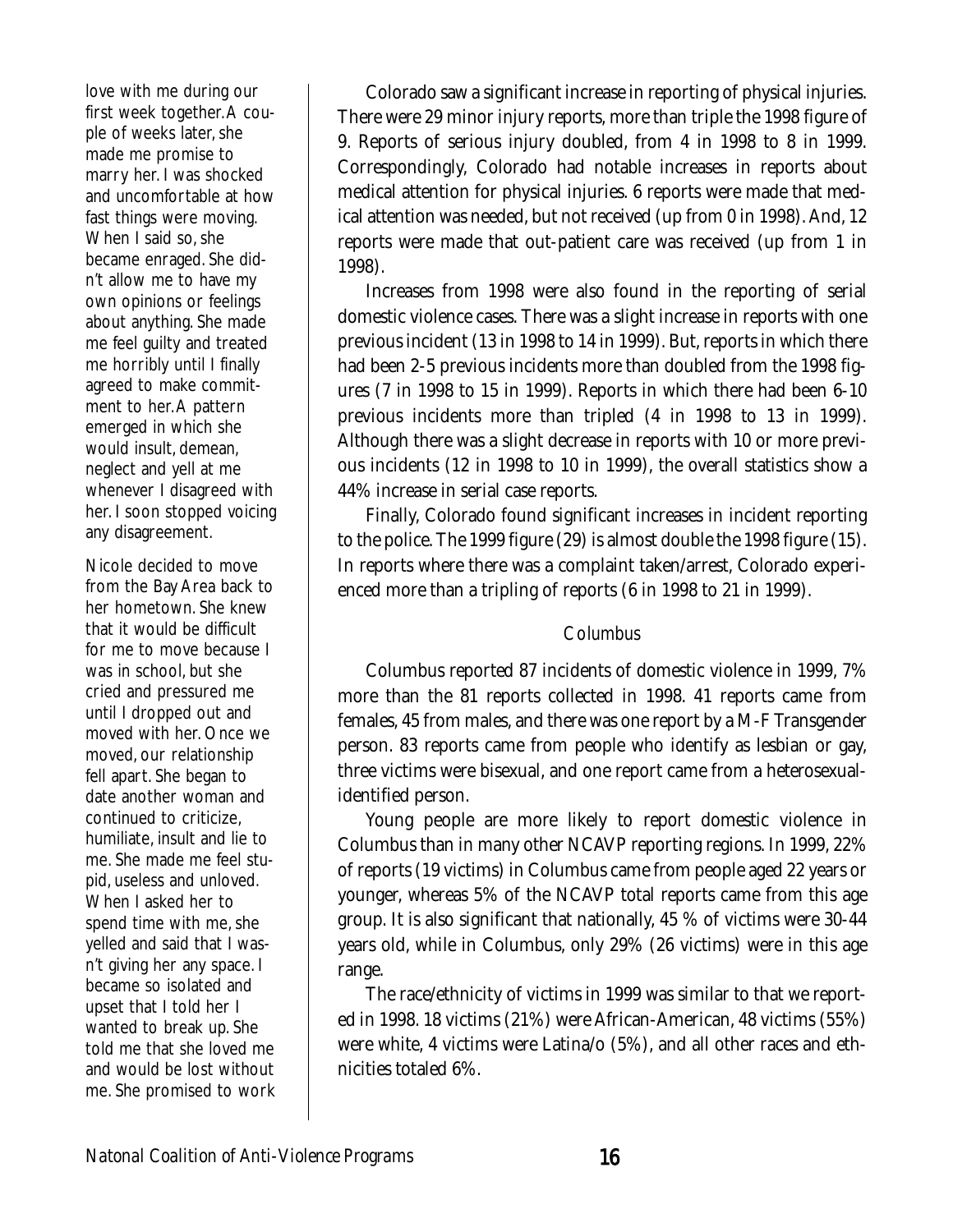From 1998 to 1999, victims reporting no injuries were consistent (65% and 59%, respectively), but there was a 10% increase in victims reporting serious injuries: 6 people (7%) in 1998 vs. 15 people (17%) in 1999. Columbus continued to report a high number of rapes among domestic violence survivors. Of the 30 rapes reported nationwide, 15 were reported to BRAVO. This high number can be attributed to a strong history of collaboration between BRAVO and local sexual assault service providers.

59 Offenders (68%) were the lovers or partners of the victims; 22 (25%) were ex-lovers; 5 offenders (6%) were relatives or family members of the victim; one victim reported violence perpetrated by a caregiver.

23 incidents were reported to law enforcement in 1999, a 4% increase over 1998, when 18 incidents were reported. An arrest was made in 12 cases, up from 10 cases in 1998. The officer refused to take a complaint in 6 cases in 1999.

The low number of reports in Columbus reflects a continuing reluctance in LGTB communities to report domestic violence. This reluctance can be attributed to barriers to accessing services, including a lack of support from mainstream service providers, lack of services for male domestic violence survivors and the overall invisibility of domestic violence in LGTB communities.

## Los Angeles

Los Angeles reported a total of 1356 incidentsin 1999. It should be noted that these figures are representative only of domestic violence reported to, assessed by, or brought to the attention of the STOP Partner Abuse/Domestic Violence Program, the Mental Health Services Department, or the Anti-Violence Project of the L.A. Gay & Lesbian Center. Because the STOP Partner Abuse/Domestic Violence Program and the Mental Health Services Department utilize an assessment form that is substantially different than the standard intake form utilized by NCAVP Anti-Violence Program members, data in various categories was not reported by Los Angeles.

Since 1996, the L.A. Gay & Lesbian Center's STOP Partner Abuse/Domestic Violence Program has seen a consistent increase in the number of clients who report violence or are assessed with it. The increases can be attributed to expanded programming, including a court-approved batterers treatment program, extensive outreach, community education, increased media coverage including a press conference with Denise Brown, and service provider trainings throughout the

on our relationship but when the abuse started again, I realized that she said what she did to get me to stay.After that, she stopped speaking to me. I eventually dropped out of school and my parents stopped speaking to me, too. She kicked me out, knowing I had nowhere to go because I'd lost the support of my family and contact with all of my Bay Area friends.

When I did moved back to the Bay Area, Nicole began calling me every week. When I told her that I didn't want contact with her, she started calling several times a day. I also got numerous hang-up calls and messages. I was frightened that she would find and hurt me. I stopped answering my phone and told our mutual friends not to reveal any information about my home, job or life.The calls eventually decreased.The day that I began answering my phone again, Nicole called. I told her not to call anymore. For the time being, at least, she has stopped harassing me.We've had no contact for a month and I finally feel that I can begin to heal.

### **Adam (from Los Angeles Gay & Lesbian Center)**

I am a 34 year-old Korean-American man. I was with Tim for 8 months before I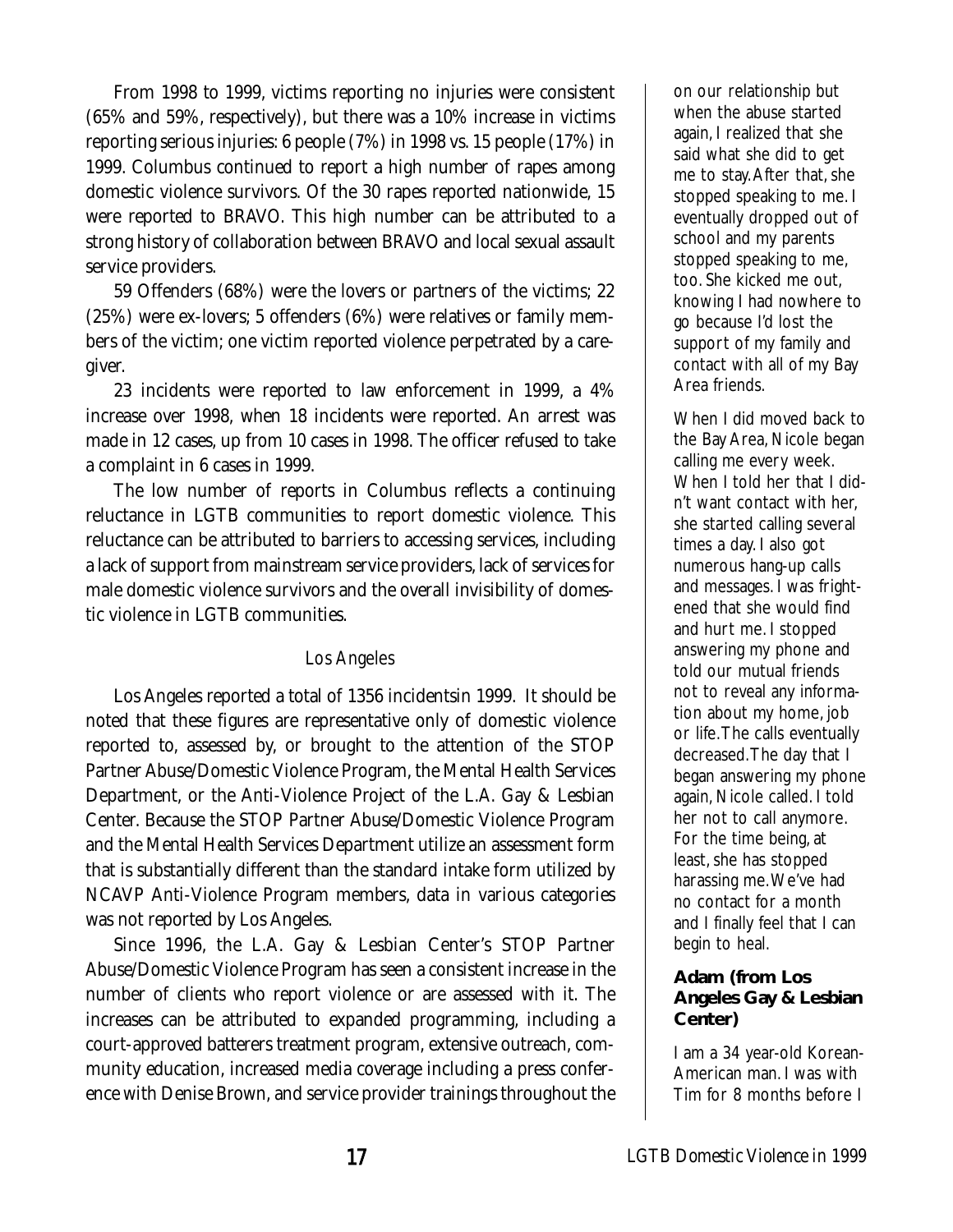got arrested.We met at a party, spent the night together, and didn't spend another night apart until I went to jail.Tim didn't have many friends so I introduced him to mine. When we went out together, he'd always drink too much and disappear into the bathroom to do bumps of crystal.When I'd dance with my friends or talk to them, he'd get jealous and accuse me of having sex with them. He said they were a bad influence on me and that he didn't want me to hang out with them anymore. He'd call me a whore and whisper in my ear that I would "pay" when we got home. Once we'd had sex, everything would be okay

One night, Tim and I ran into an old friend of mine at a party. Kevin and I hadn't seen each other in years so we spent a long time talking.Tim eventually got bored and walked off. Later that evening,Tim and I went to a West Hollywood club.When we arrived, I went to the restroom and Tim followed me in. He grabbed my arm, twisted it behind my back, and shoved my face into the mirror. He called me a "slut" and accused me of coming on to Kevin. I started to cry and assured him that Kevin and I were just friends. He screamed that I was a liar and demanded that I admit Southern California area. Because of these efforts, the number of domestic violence programs and social service organizations requesting training on LGTN domestic violence as well as those willing to consider expansion of services to all members of the LGTB community increased during the 1999 calendar year. However, the majority of those organizations do not yet track or differentiate same-gender data. Additionally, the organized domestic violence service provider community in Southern California has begun to consistently address the problem in collaboration with STOP. Strong collaborative agreements between STOP and the L.A. County Domestic Violence Council–the oldest continuously operating Domestic Violence Council in the United States–as well as the City of West Hollywood's Partner Abuse Education Task Force have resulted in a LGTB specific domestic violence prevention campaign utilizing posters and bumper stickers, and the development and distribution of a comprehensive county-wide service provider needs assessment survey. The latter will enable STOP to assess the ability of social service and domestic violence service providers throughout Los Angeles County to effectively intervene with all members of the LGTB community experiencing domestic violence.

Historically, the courts have not consistently mandated LGTB batterers to the standard 52 weeks of mandatory treatment in California. However, last year's NCAVP Report indicated that they were beginning to standardize expectations for batterers' attendance in treatment programs. While the standardization of treatment expectations increased in Los Angeles County during 1999, criminal justice personnel continued making inadequate assessments of LGTB domestic violence and, in many cases, were unable to differentiate victim from perpetrator. In addition to experiencing an increase in the number of clients seeking court-mandated treatment, we subsequently experienced an increase in the number of primary victims mandated to batterers treatment. In fact, approximately one third of our court-mandated clients had been inaccurately assessed and referred by the criminal justice system into an inappropriate treatment modality.

STOP also noted a trend involving alcohol and drugs in domestic violence incidents during the 1999 calendar year. While the number of mandated and self-referred batterers who reported drug and alcohol use remained high, as few as 10% of the reported domestic violence incidents involved substance use.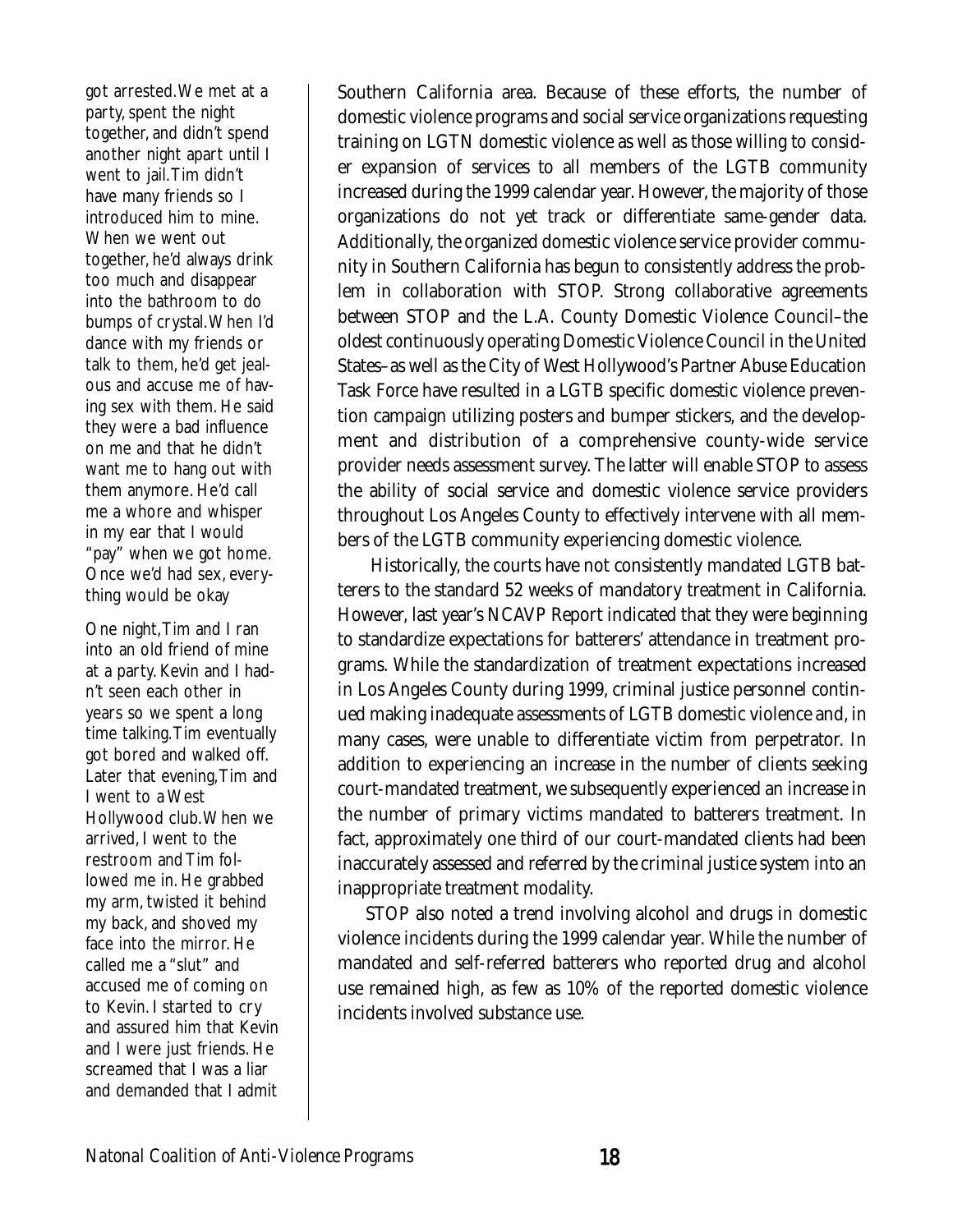### **Massachusetts**

Massachusetts had two participating programs in 1999, the Violence Recovery Program (VRP) at Fenway Community Health and the Network for Battered Lesbians and Bisexual Women (NBLBW). A total of 289 cases were reported between the two agencies, with the majority of reports (approximately 75%) coming from the Network for Battered Lesbians and Bisexual Women.

Reports of same-sex domestic violence in Massachusetts increased from 193 in 1998. The rise in cases is explained by increases in funding for outreach and staff. NBLBW received funding to begin its Safehomes program in 1999, and more cases were documented due to the presence of this new service. There was also a significant amount of media attention due to the new Safehomes program, further increasing visibility of the program.

Further, both NBLBW and the VRP increased their outreach and education in 1999, providing for increased awareness of domestic violence in LGTB relationships among criminal justice professionals, mainstream domestic violence programs, health centers, and other community groups. NBLBW also increased its hotline hours, increasing the capacity to work with survivors, and received a grant to begin advertising its services through paid advertisements in newspapers and magazines.

Another possible factor contributing to the increase in cases is the increase in staffing at both programs. NBLBW added one and a half new staff, and VRP added several new interns.

The gender breakdown of cases in Massachusetts is overwhelmingly female (85%). However, this is likely not because of a greater frequency of domestic violence in woman to woman relationships, but probably because one of the reporting agencies serves only womanidentified victims, while the other agency serves both male- and femaleidentified victims.

It is important to note that the cases reported here are only representative of those victims who have come forward to report their abuse. This is probably a significantly lower figure than the number of total incidents of abuse, as many LGTB victims of domestic violence do not report the abuse or talk to service providers. In Massachusetts, the majority of reports are from the Boston area. This is most likely due to the fact that the majority of resources are centered in the Boston area, and also to the fact that people in rural communities tend to be more isolated and less aware of resources to help them.

that I wanted Kevin sexually. I denied it and he got even angrier.When I told him that he was hurting me, he twisted my arm even harder then he put his arm around my throat and began choking me. I couldn't breathe so I bit his arm. His arm began to bleed so he backhanded me across the face and ran out of the restroom.

When I came out of the restroom, the police were there.They asked me what happened and I told them the whole story. Since Tim is smaller than I am, I guess they believed his side of the story. I spent five days in jail, was convicted of spousal abuse with three years probation and have to go to batterers' counseling for a year.

### **Kelley (from Equality Colorado)**

I live in Southern Colorado with my girlfriend.We're both lesbians and I'm underage. She beats me regularly– so badly once that I threw up blood.The police were called to our house but I was on a crystal meth high and didn't want to cooperate.They arrested me but I was released and the case was dropped because I'm under eighteen.We break up and get back together a lot. Because I'm so young and we're sharing a house, it's hard for me to leave.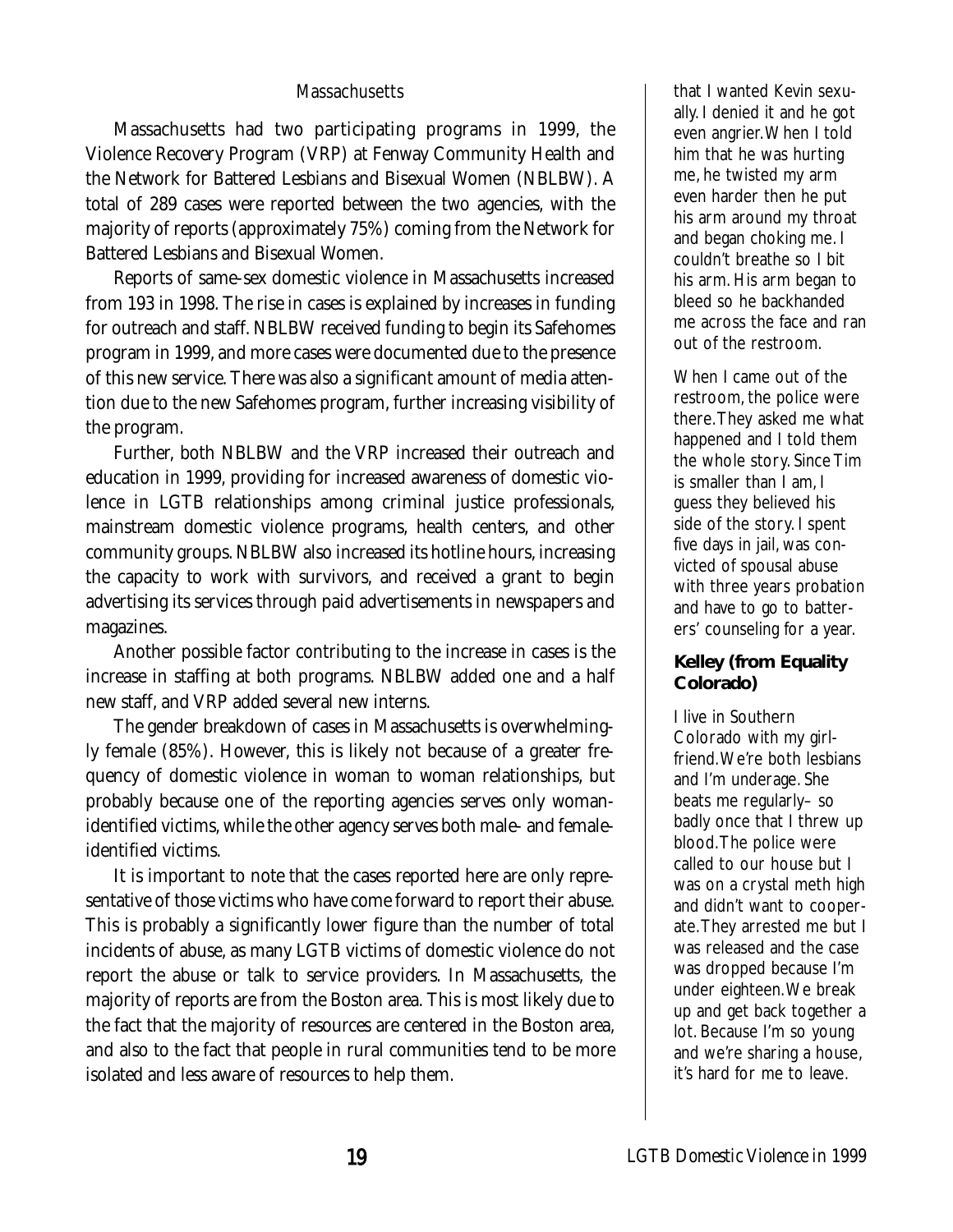### **Albert (from Los Angeles Gay & Lesbian Center)**

I'm 69 years old and consider myself to be bisexual even though I left my wife 24 years ago for Mark and haven't been with anyone else since.Although I've been monogamous, I know Mark hasn't been. He is sixteen years younger than I am and he still works. I'm retired.

Mark's been diagnosed with a manic depressive disorfer. I guess that's why he is so out of control at times. I try to be understanding but I get tired of worrying about what mood he'll be in when he gets home from work, whether he'll take it out on me and–ironically enough– whether we'll make to it to our 25th anniversary. I also worry about whether he'll go off his medication again because he is often violent when he does.

Mostly I worry about whether Mark will fall in love with one of the men he goes out with and then leave me. I also worry about whether he'll bring home a disease. My exwife thinks I'd be better off if he left.Although I'm tired of his verbal and physical abuse, I try to be realistic. I'm not as young as I used to be and I'm not as attractive as I was when

Of the 289 cases reported in Massachusetts, 153 (53%) were from people who describe their race as white. This is most likely due to the fact that there has not been sufficient outreach in communities of color, and thus it is important that programs do specific targeted outreach to communities of color, as well as creating culturally competent materials for cultural and linguistic communities.

It continues to be the case that people who are transgender are less likely to access resources designed for the broader LGTB community, and are therefore less likely to report domestic violence. To correct these disparities, it is necessary to expand outreach efforts targeted to the transgender community.

## New York City

The New York City Gay and Lesbian Anti-Violence Project (AVP) serves lesbian, gay, transgender, bisexual and HIV-affected victims of crime, with specialized services for those affected by bias, same sex domestic violence, pick-up crimes, sexual assault and HIV-related violence. Domestic violence accounts for nearly half of all of AVP's clients. The following is a summary of 1999's highlights.

Most strikingly, there were six (6) same-sex domestic violence related murders reported, compared to none reported in 1998. It is likely that this increasedoes not indicate higher levels of violence but rather increased awareness by social and legal service providers as well as media, as they were the primary reporters of these murders.

In 1999, there were 510 victims of domestic violence and 481 perpetrators reported. Abusers may use others to help them perpetrate violence, and may also target someone close to the victim, such as friends/family, landlord, employer, new lover, etc. Perpetrators included: 47.2% partners, 32% ex-lovers, 5% family, 14.6% other relationship and 1.2% unspecified. A total of 1,090 crimes and offenses were committed against the 510 victims.

Overwhelmingly, 78% of incidents of domestic violence occurred in victims' homes. The remainder of incidents occurred in public areas, on transportation systems, at victims' places of employment and even in and around jails, precincts and courts. Nearly three quarters of victims (74%) reported a history of previous incidents of abuse. 1999 saw an increase in victims reporting to AVP after fewer incidents of violence.

Only 32% of victims reported their experiences to the police, while 4% said that the police had refused to take their complaint. In 1% of cases, the victim was arrested. Police were reported as courteous by 39% of victims who had contact with them, while 24% said that police were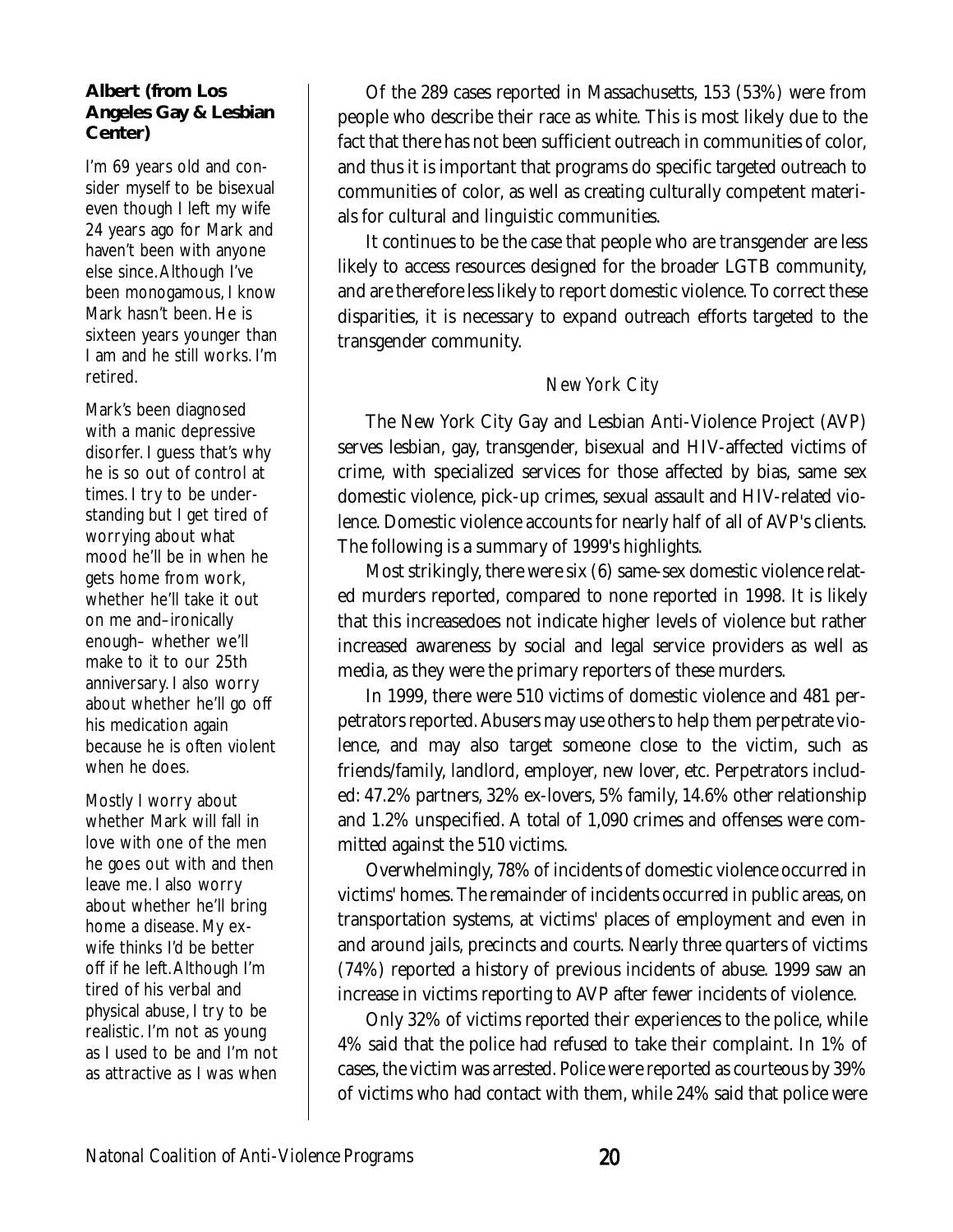indifferent. 6% of victims experienced verbal abuse and 4% experienced verbal abuse with bias slurs.

8,003 service units were provided to LGTB domestic violence victims by AVP in 1999, including bi-lingual English/Spanish hotline and in-person counseling, support groups, referrals, advocacy, accompaniment, court monitoring, crime victims' compensation filing, etc. Victims ranged in age from under 18 to over 65. The majority of AVP's clients, however, were 30-44 years of age. In 1999 there was some shift in ages served: 18 and under clients rose from 1% in 1998 to 5% in 1999, and clients in the 45-64 range also rose, from 11% in 1998 to 14% in 1999. The race/ethnicity of the victims served by AVP were identified as 33% white, 26% Latina/o, 19% African American, 2 % multi-racial, .8% Asian/Pacific Islander, .1% Native Americans, and .1% Arab/Middle Eastern. Victims whowhose race/ethnicity was unspecified comprised 19%.

AVP primarily serves the New York City (NYC) area. In 1999, 84% of domestic violence incidents reported to AVP occurred in New York City. Of the remaining reports, 1% came from the outer counties of Westchester, Suffolk and Nassau, 1% came from other parts of the greater metropolitan area, 7% came from other areas of the state, and the location of 7% of incidents was unspecified.

### San Francisco

San Francisco service providers documented 741 cases of LGTB domestic violence in 1999. Female survivors accounted for 422 of the incidents and these findings were gathered by a collaborative effort between W.O.M.A.N. Inc., Asian Women's Shelter and Community United Against Violence. Community United Against Violence alone documented 263 incidents from male domestic violence survivors. Transgender survivors accounted for 52 reports and there were 4 cases where the gender identity of the victim was unknown.

San Francisco mirrored the national trend of increased reporting from women of color and immigrant communities and again had the highest number of cases from Asian Pacific Islander and multi-racial survivors. There was also a significant increase in African-American survivors, with 75 cases in 1999, up from 44 in 1998. Programs increased their language capacities by utilizing the MultiLingual Access Model (MLAM), developed by Asian Women's Shelter, and agencies could access a language bank of multi-lingual advovates and translators trained in domestic violence. Thus a mono-lingual non-English speaking survivor could speak to an advocate fluent in their language. With

I was younger, so I put up with him.

I found a counselor who I can talk to at the L.A. Gay & Lesbian Center and she has been helping me identify ways to increase my safety. It hasn't been easy admitting that I'm a victim of domestic violence but I've learned that I'm not the only one. I also know now that Mark's psychiatric diagnosis does not excuse his abusive behavior. I even get small glimpses every now and then of a happier future.

### **Roberto (from Horizons Community Services in Chicago)**

I was in the U.S. only three days when I met Alex. He was a perfect gentleman. He opened doors for me, paid for my meals and even gave me flowers. He said he wanted to take care of me and be my lover forever. I was excited because I was having trouble finding a job and an apartment without being a citizen. I was in love. I moved in with Alex after a week of dating.

A week later he got me a job working illegally. He told me to give him my paycheck and said he'd put it in his bank account and give me money.When I gave him my first check, he gave me an allowance for train fare. He said it was better for me not to spend money. I then start